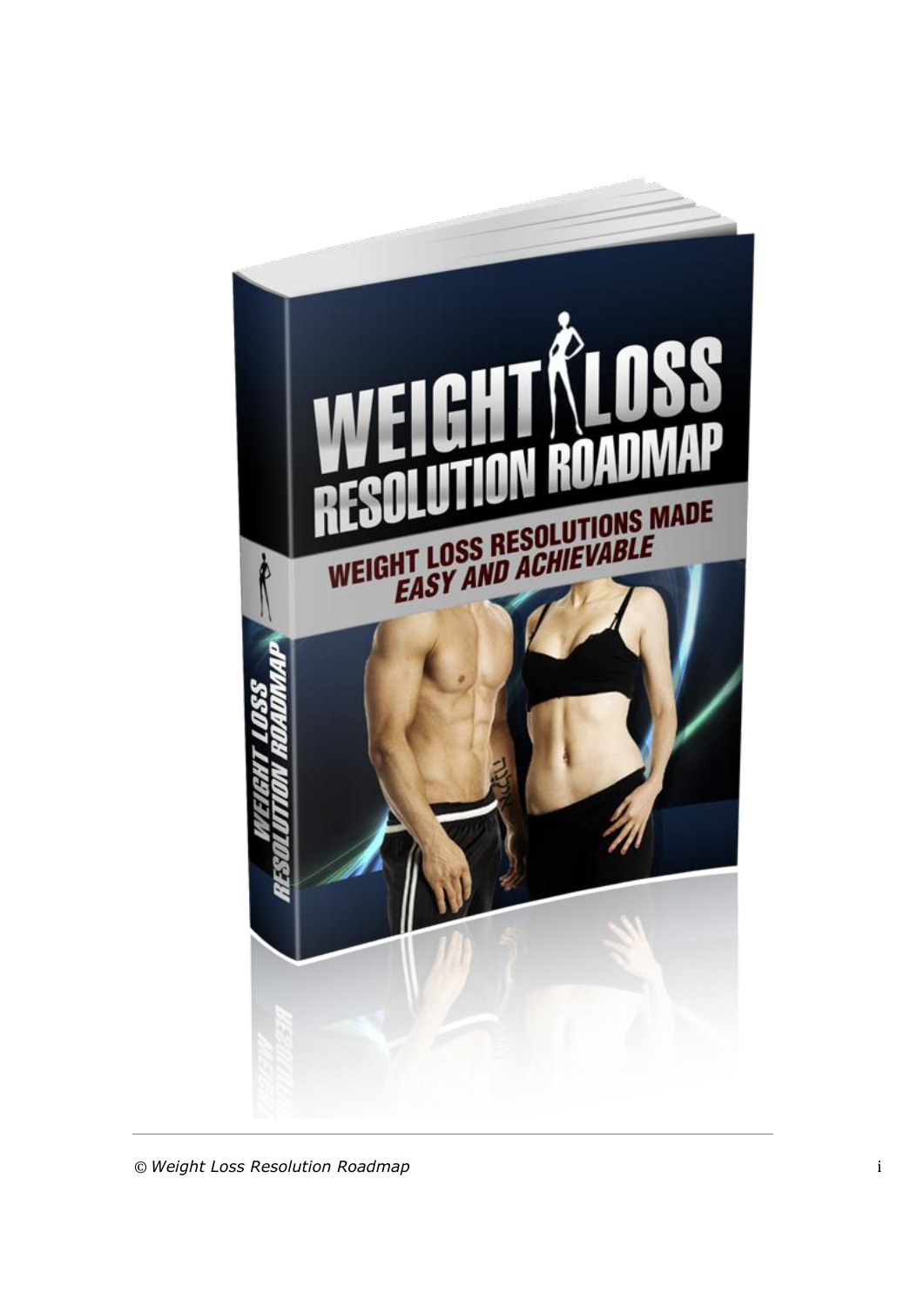## **Copyright © 2013**

All rights reserved. No part of this book may be reproduced, stored in a retrieval system, or transmitted in any form or by any means, electronic, mechanical, photocopying, recording, scanning, or otherwise, without the prior written permission of the publisher.

## **Disclaimer**

All the material contained in this book is provided for educational and informational purposes only. No responsibility can be taken for any results or outcomes resulting from the use of this material. While every attempt has been made to provide information that is both accurate and effective, the author does not assume any responsibility for the accuracy or use/misuse of this information.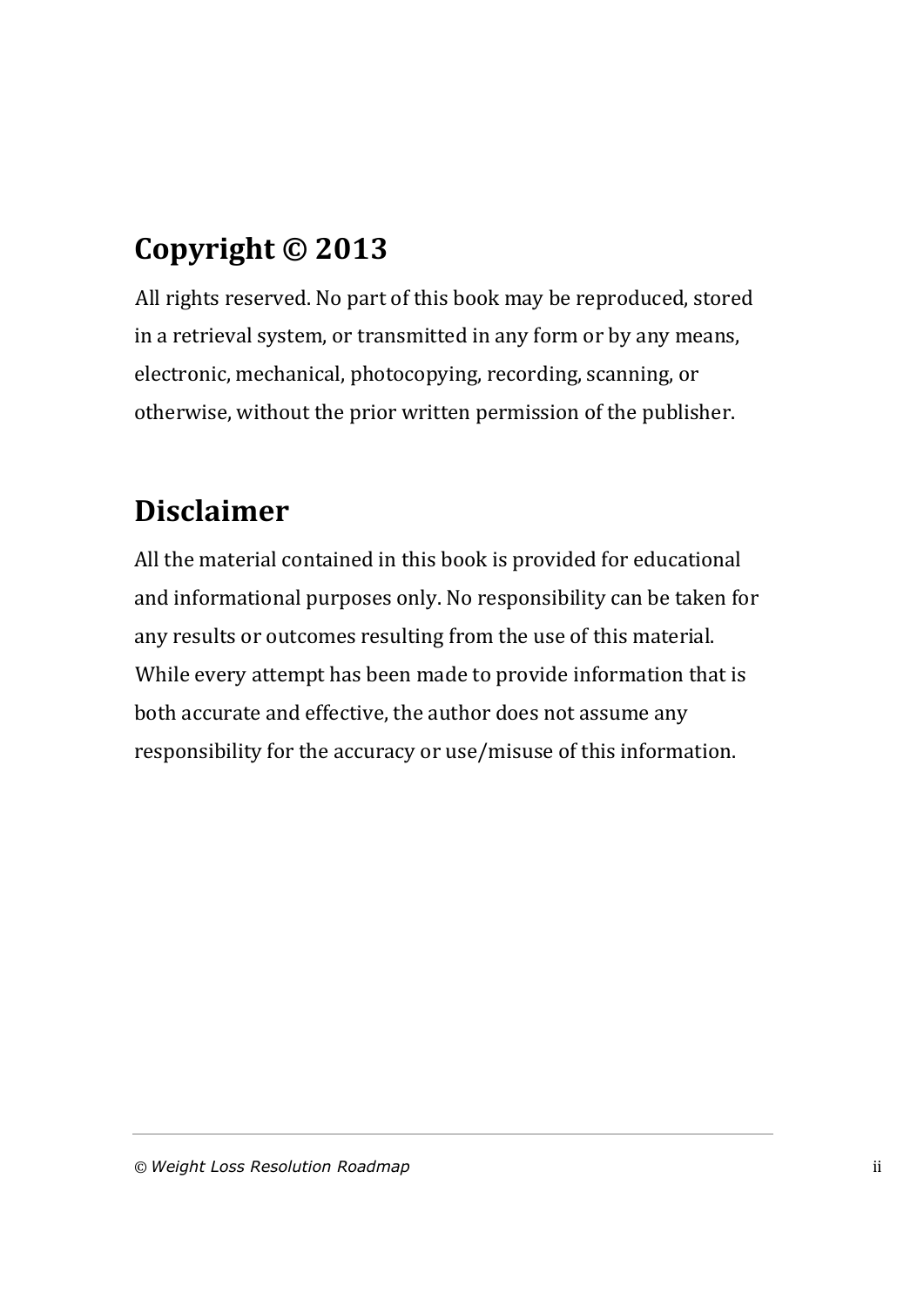## **Table of Contents**

| Chapter 2 - The Secret to Establishing New Healthy Habits 9   |
|---------------------------------------------------------------|
|                                                               |
| Chapter 4 - A New Year's Exercise Plan You Can Stick With  17 |
|                                                               |
| Chapter 6 - Lifestyle Changes that Make the Difference 25     |
| Chapter 7 – Keeping Your Mind Right - The Inner Game of       |
| Chapter 8 - Staying on Course the Whole Year and Beyond  32   |
| Chapter 9 - Take Action - Build a New YOU for the New Year 36 |
| Bonus - How to Enjoy the Holidays WITHOUT Packing on          |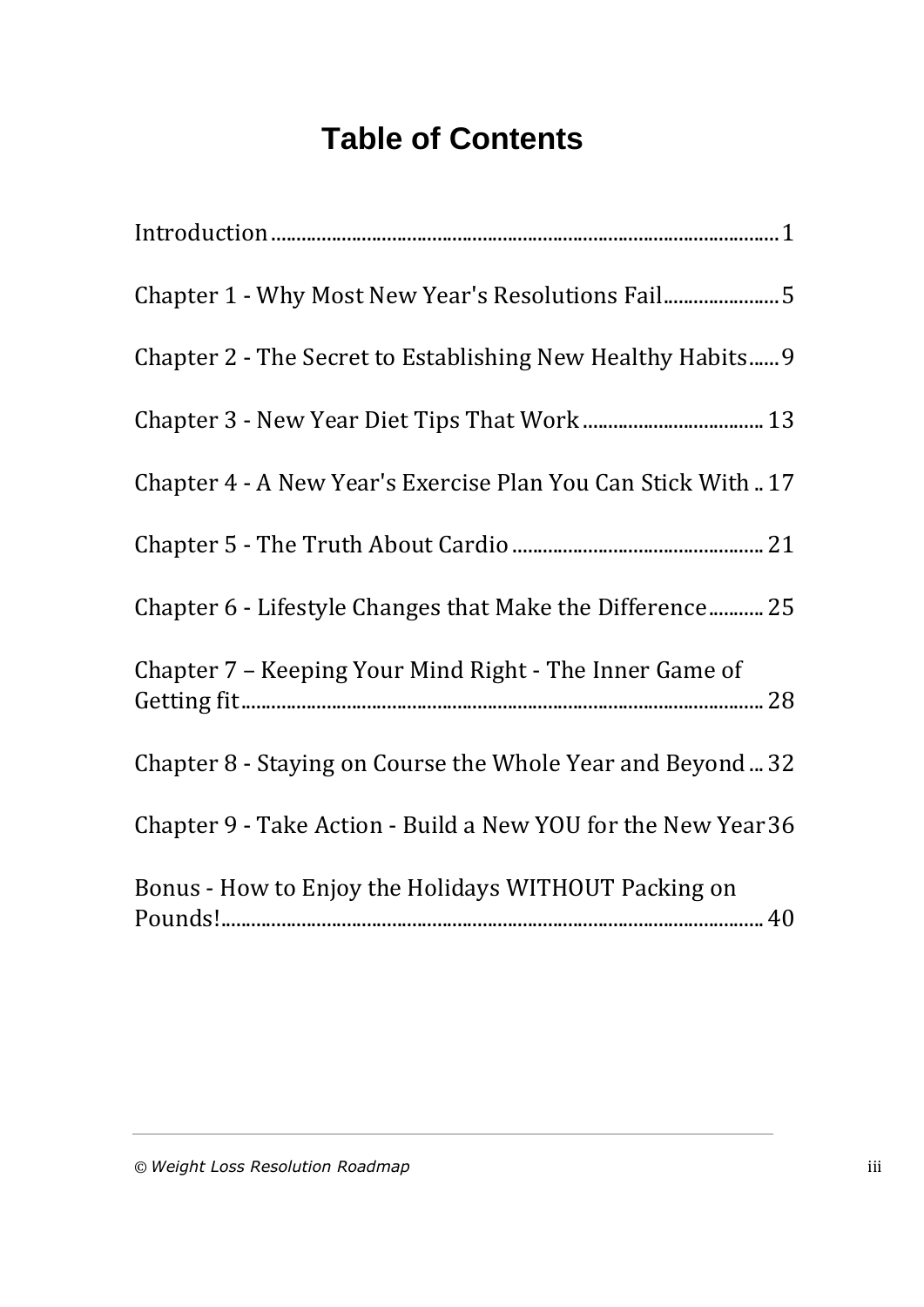## INTRODUCTION

<span id="page-3-0"></span>Have you ever made a New Year's resolution to lose weight and get fit and NOT followed through?

Don't feel bad if you have, in fact nearly all New Year's fitness resolutions to get in great shape get abandoned not long after they are begun.

I should know I've certainly been there and experienced the same sense of let down myself.

The good news is that it doesn't have to be that way. Follow the ideas in this Guide and take action to implement them and this can be the year that sees a new you - an ideal lean and healthy you - emerge. I've used them successfully and seen them totally transform lives for the better.

#### **They work as long as you WORK them!**

You may be wondering if it's worth the effort. After all, for most of us, while getting into shape is rewarding it's often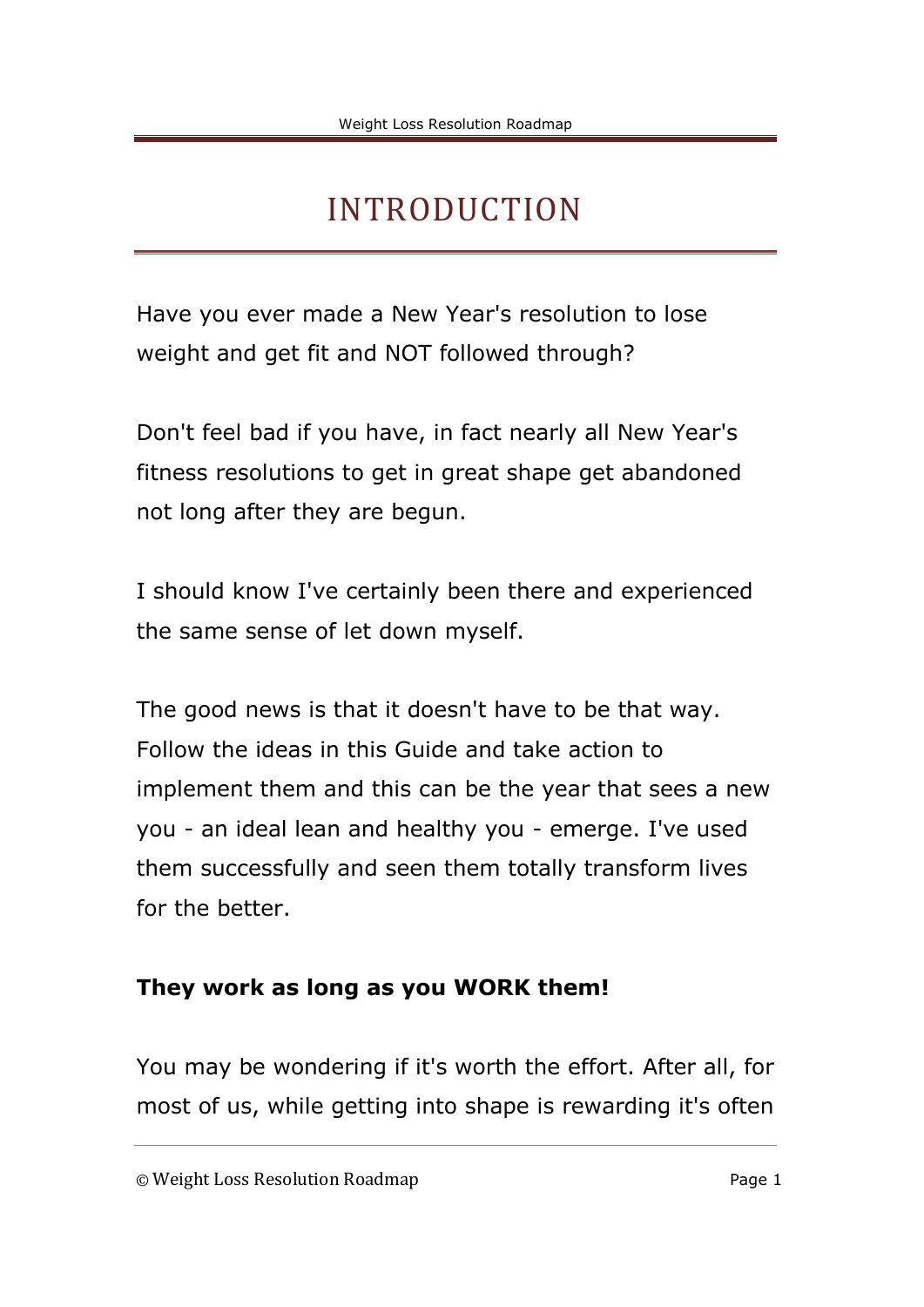not easy.

I'd argue, if you want a really high, extreme quality of life being fit isn't a WANT, but a NEED.

Here's a few reasons why, to ponder before you begin. I hope they'll help motivate you.

#### **You Will Be MUCH More Attractive.**

Let's face it, a big part of getting fit is its visual appeal. If we are married, in a relationship or single it's always nice to know we look good isn't it? Being in shape not only sends out the right message about who we are externally, but for those who think about it for a minute it also tells a compelling story about who we are internally.

The type of person who cares about themselves, who has self-discipline and is far from lazy. These qualities are universally attractive. Making yourself more attractive for the New Year and beyond is a great reason to take fitness seriously.

#### **You Will Become Healthier, Fast**.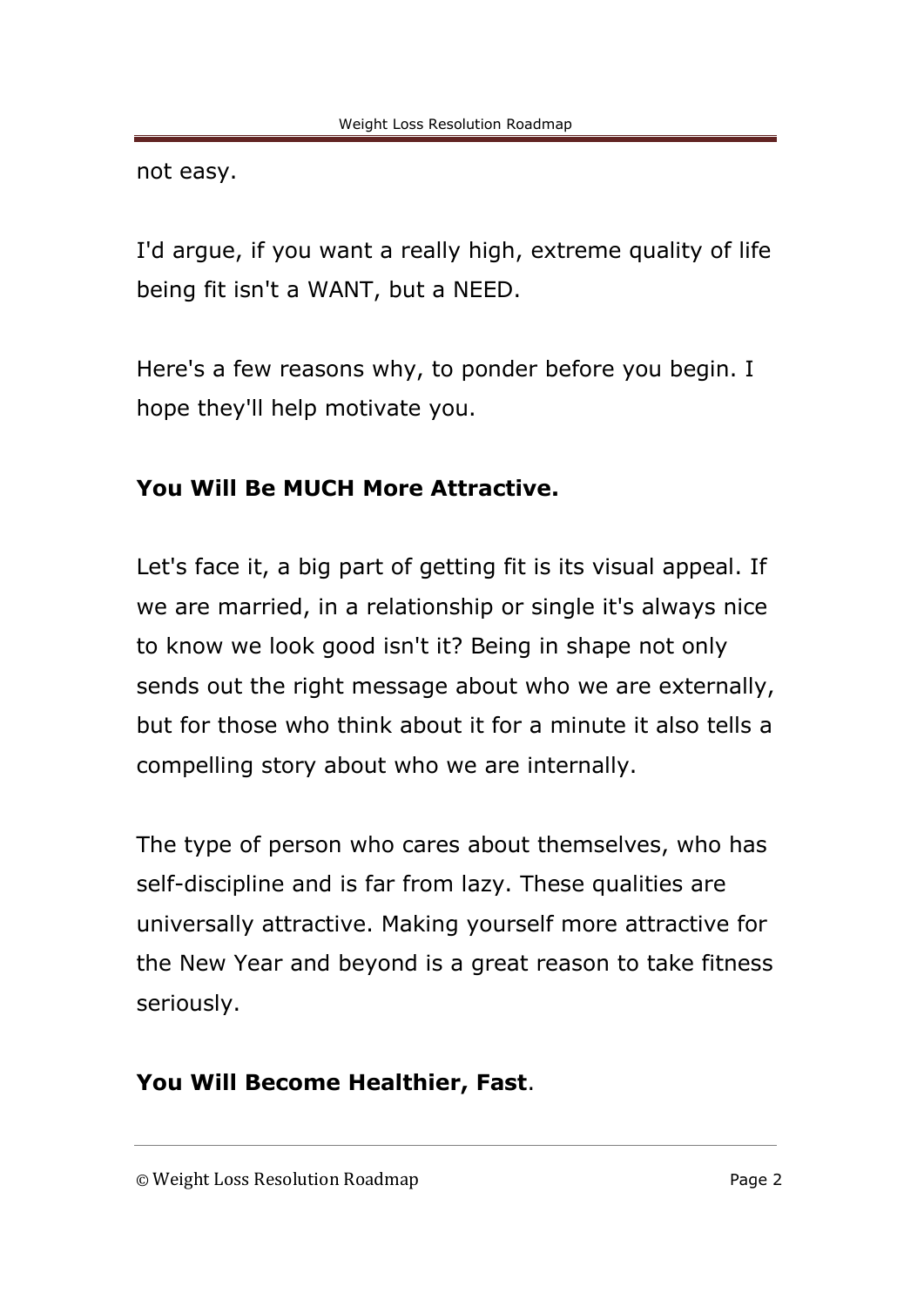Our health is our true wealth. Cutting down our body fat, getting in better cardiovascular shape and making smart diet changes will do wonders for our health. Barring any accidents these moves are nearly certain to add years to your life. They are certain to add quality of life either way.

#### **Your Energy Levels will Sky Rocket.**

Having more abundant energy stores carries over into nearly every area in our lives. This means being more productive at work without having to get strung out on four cups of coffee ever morning, to being able to get back into that old sport you love, to being able to play with the kids without needing to take a nap on the couch. Believe me, the important people in your life will appreciate the difference nearly as much as you do!

#### **You Will Beat Depression.**

Now you may not be suffering from feeling down often, but the hard truth is that many out of shape people do. Getting fit is the best cure for melancholy! Forget taking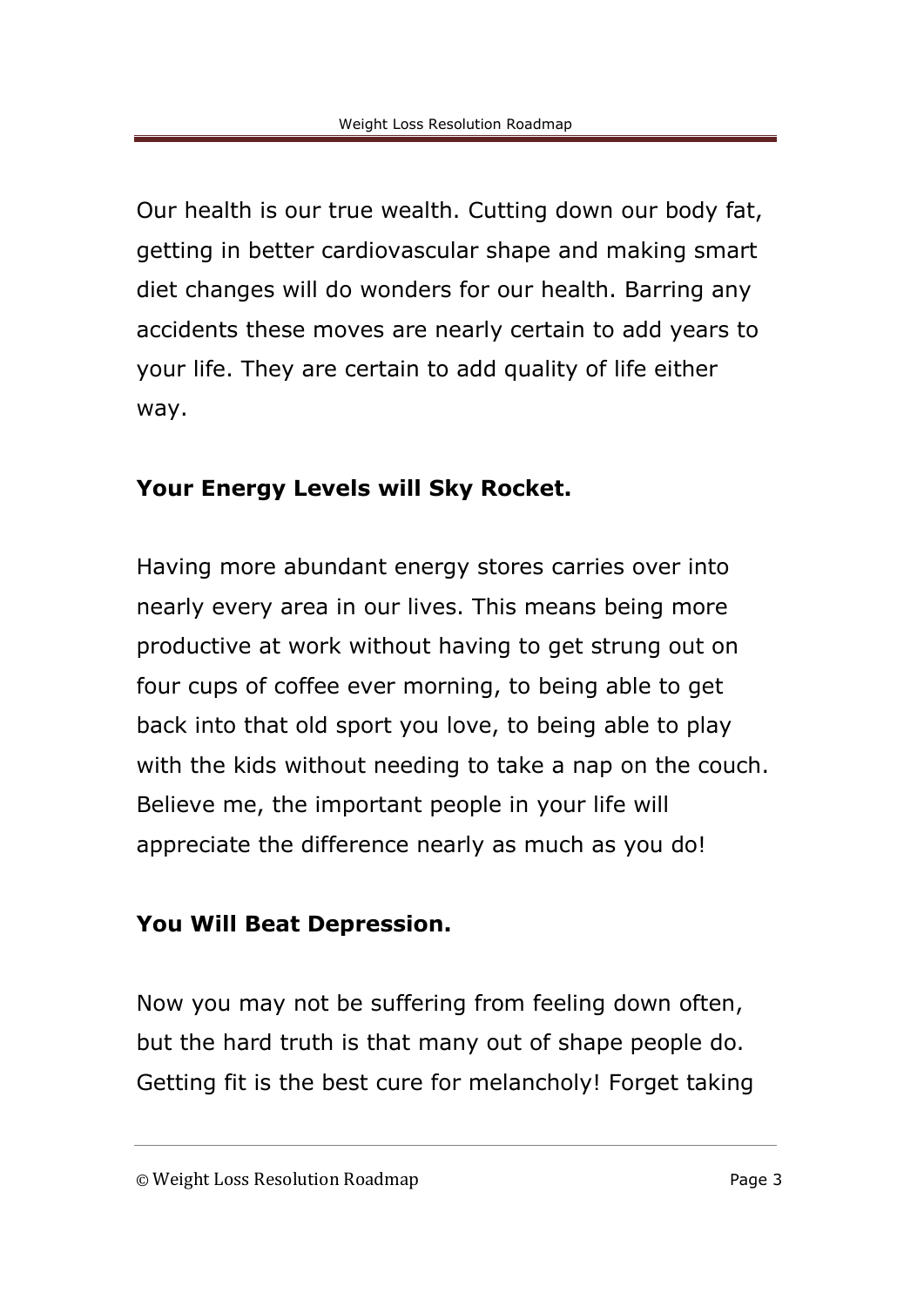drugs or mumbo jumbo therapy - carving out a new fit you for the New Year is quite likely to chase depression away for good. Try it and see.

These are much closer to NEEDS than WANTS aren't they? There's plenty more too, these are just some of the more common things that come to mind.

Now, Let's get you Fit for the New Year!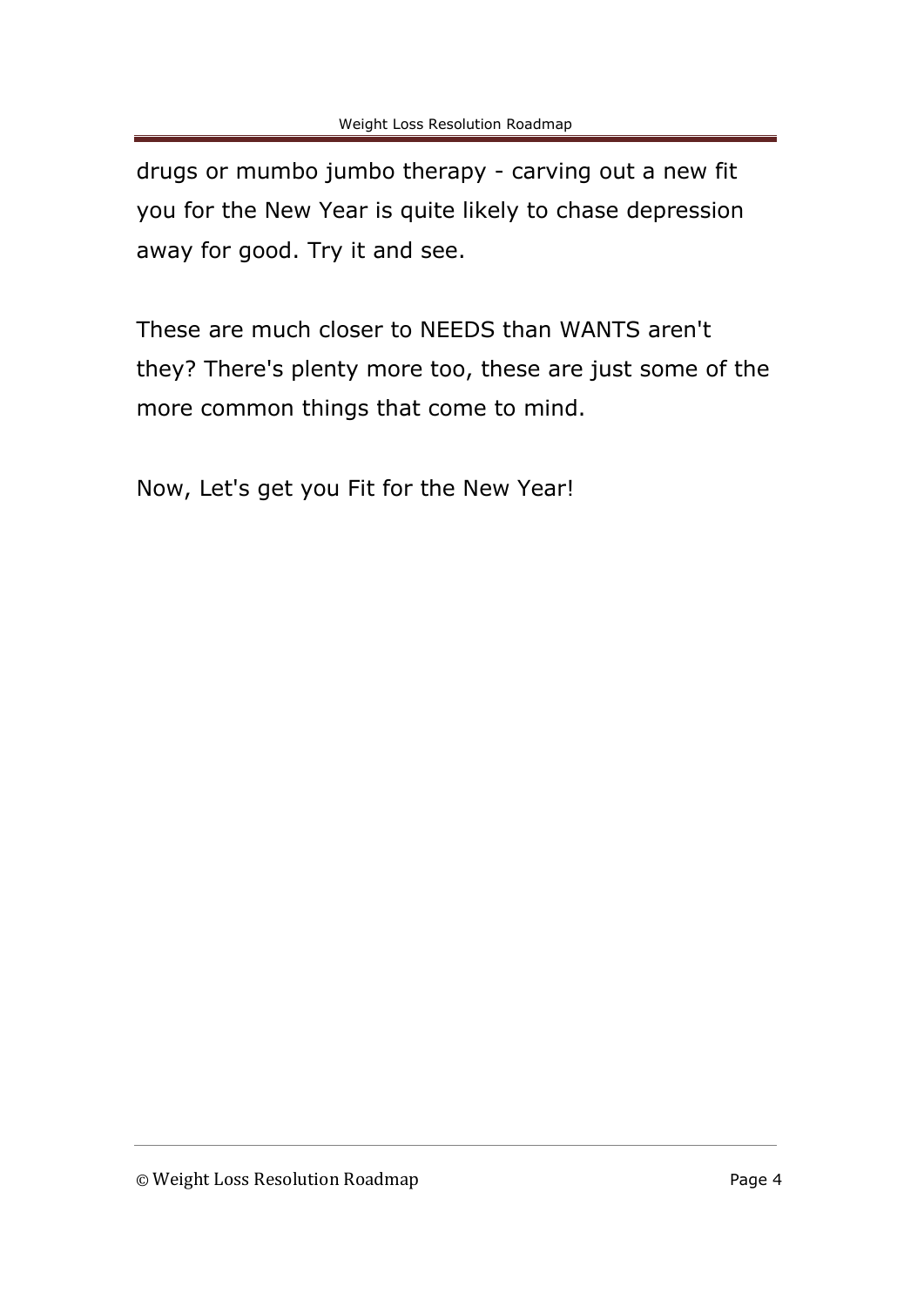## <span id="page-7-0"></span>CHAPTER 1 - WHY MOST NEW YEAR'S RESOLUTIONS FAIL

If the statistics can be believed (and they probably can) some where in the neighborhood of 88% of New Year's Resolutions are given up on after a few weeks.

A smart bet would be that the vast majority of these New Year resolution false starts and stumbles are broadly speaking, health related ranging from fat loss to quitting smoking and everywhere in between.

Which brings us to the next big question... Why do most New Year's Resolutions Fail?

Knowing some of the big reasons why they fail gives us an idea of what to watch out for when it comes to making sure our New Year's fitness resolutions are an absolute blinding success.

Let's see...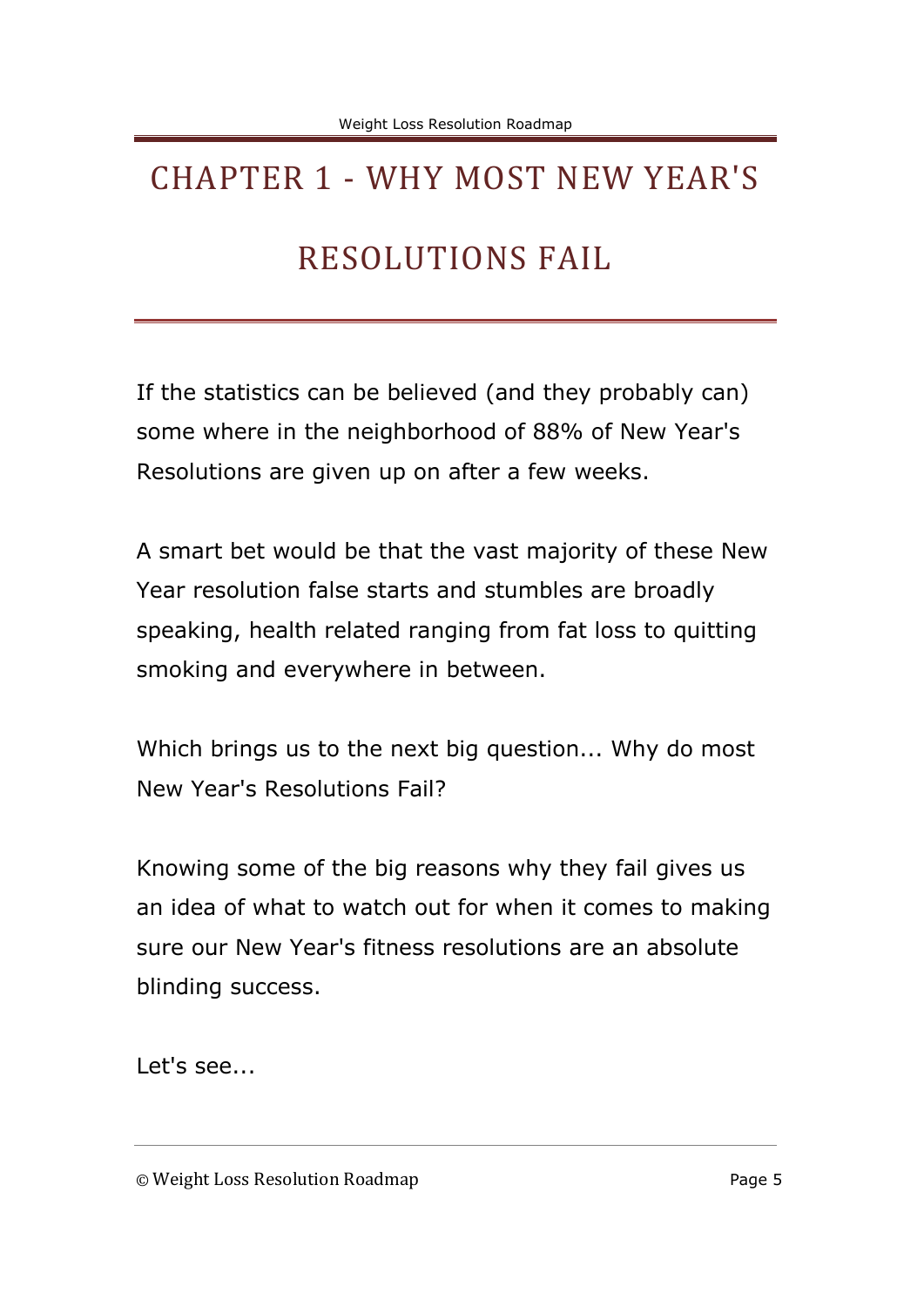#### **Putting Too Much On One Plate.**

Now I don't mean that literally in how much food you are eating in this case (though that may be true too!) what we're looking at is having too many Resolutions that target too many areas of life.

Big changes require big focus. If you NEED to lose weight and get more fit for the reasons we have already discussed make getting fit a priority. Worry about getting that raise at work, learning a new language and some of the other things you may want to do after you have accomplished this important milestone.

The upside of getting fit first is that your new found confidence, energy and self-discipline will make your future goals MUCH easier to achieve. Fitness can be the foundation of the new you!

#### **No Accountability.**

Often New Year's Resolutions enter the land of pipe dreams, because we leave no one accountable to them

<sup>©</sup> Weight Loss Resolution Roadmap Page 6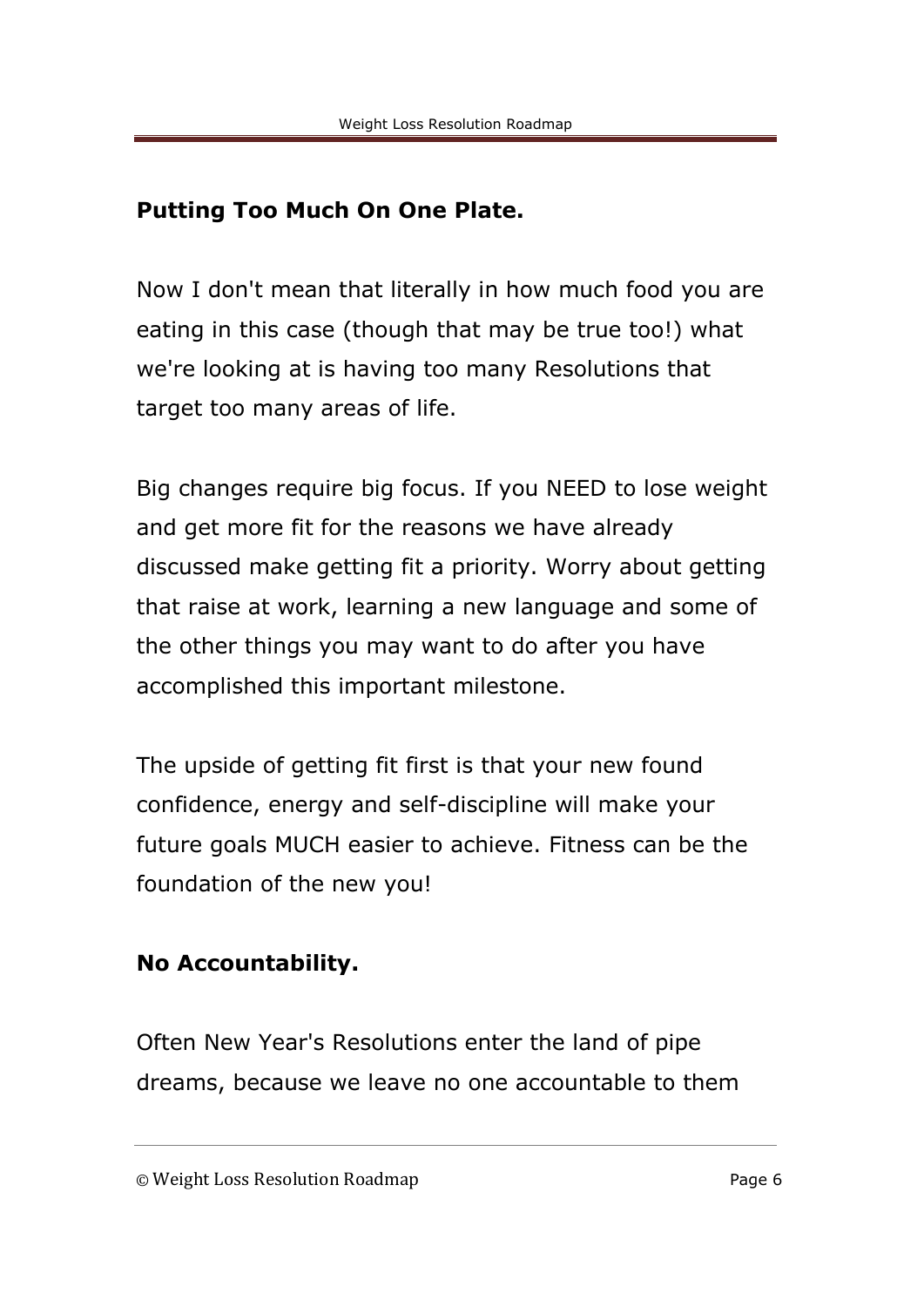but ourselves. If this was enough most coaches and motivational speakers would be on the unemployment line. Human nature dictates that we are much more geared towards accomplishing our dreams when we let others who are important to us know about our plan and they hold us accountable to them. Even having online support through forums and discussion groups on fitness can be a huge help. Having no accountability beyond yourself is setting yourself up to fail.

#### **An Unwillingness To Try New Things.**

If you keep doing the same old things there's no doubt you will continue getting the same old results. This is a unbreakable rule which requires that we step out of our comfort zones, sometimes radically, to see dramatic change in our lives. Since you are taking the time to read this Guide, I'm very confident you are open minded enough to consider and try new things to get the body and health you deserve. Congratulations on delivering a blow to this foe of New Year's fitness resolutions already!

#### **Thinking there is a "Easy" Way to Get Fit.**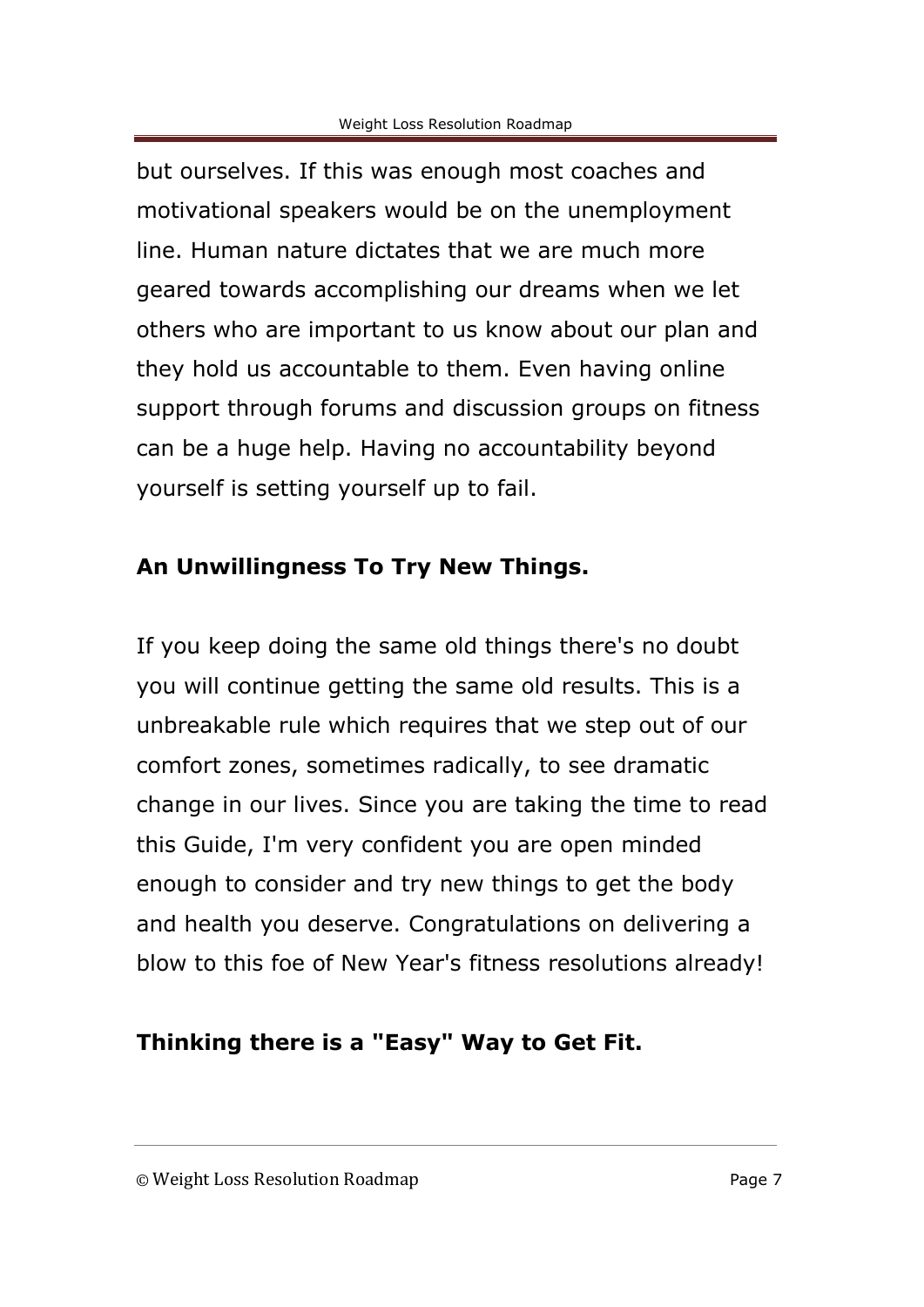Losing ugly body fat and getting your dream body to become a reality isn't easy, despite what supplement hustlers and infomercials may try to sell you.

It requires hard work, sweat and dedication. Smart tips and insider information, like you will find in this Guide and elsewhere, can and will help, but please don't think it will be "easy". Hardly anything worthwhile in life ever is. This also means when you do succeed you will have every right to be proud of your hard earned accomplishments. This alone can be worth the price of admission!

Now that you are better prepared to know what negative elements to be on the look out for let's dig into our program!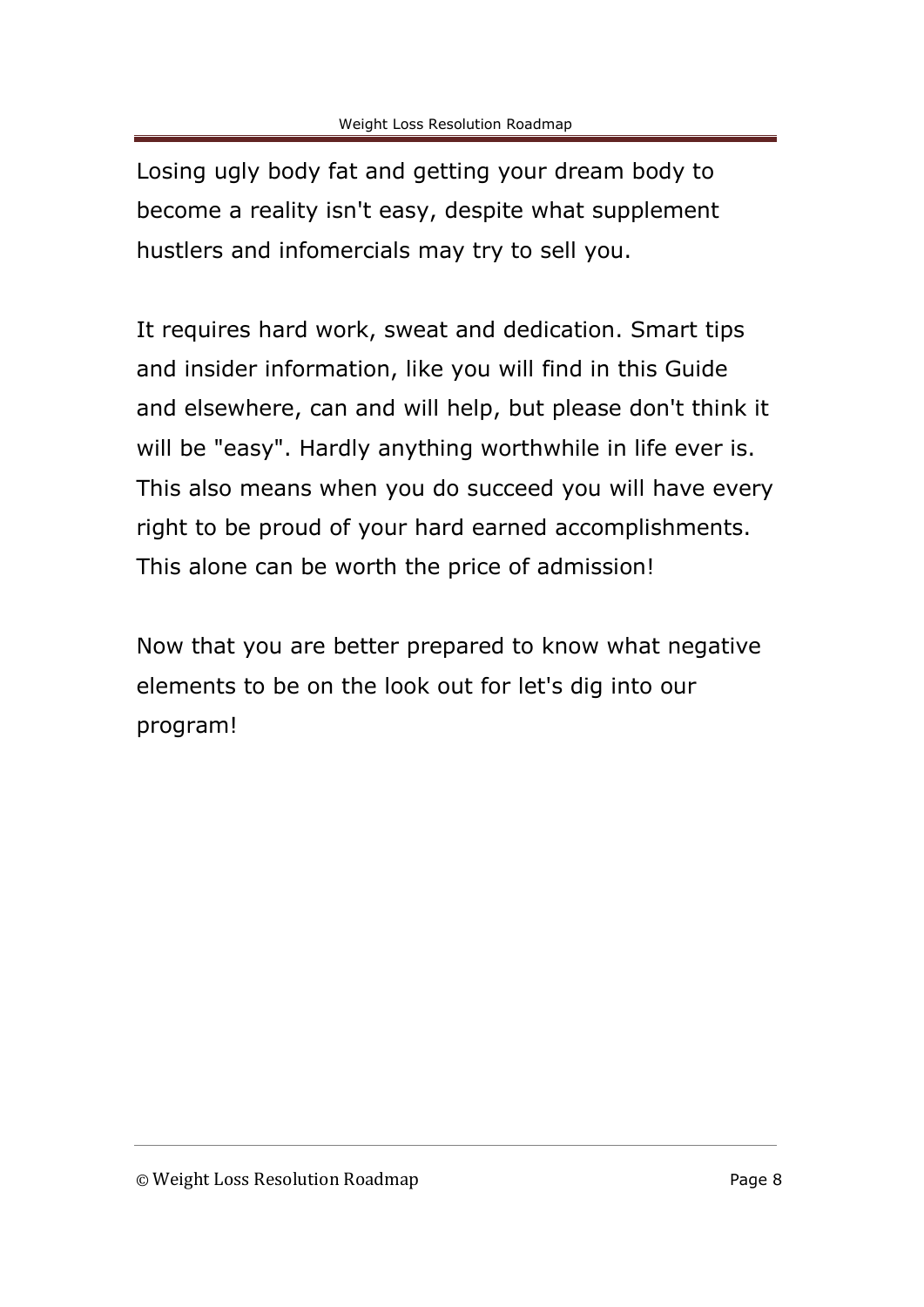### <span id="page-11-0"></span>CHAPTER 2 - THE SECRET TO

### ESTABLISHING NEW HEALTHY HABITS

Are your habits acting like a straight jacket keeping you fat and unhappy?

What if you were able to install NEW habits - ones that made your goals more easy to achieve, habits that made your body and your lifestyle more in tune with who and what you want to be?

Learning how to establish new healthy habits is a secret that can be the deciding factor in achieving your New Year's fitness resolutions and beyond. Once you get the process down, and it's not hard, you will possess a awesome new power for self-change that can totally transform your life.

Here's how it works...

#### **Set Your Goal.**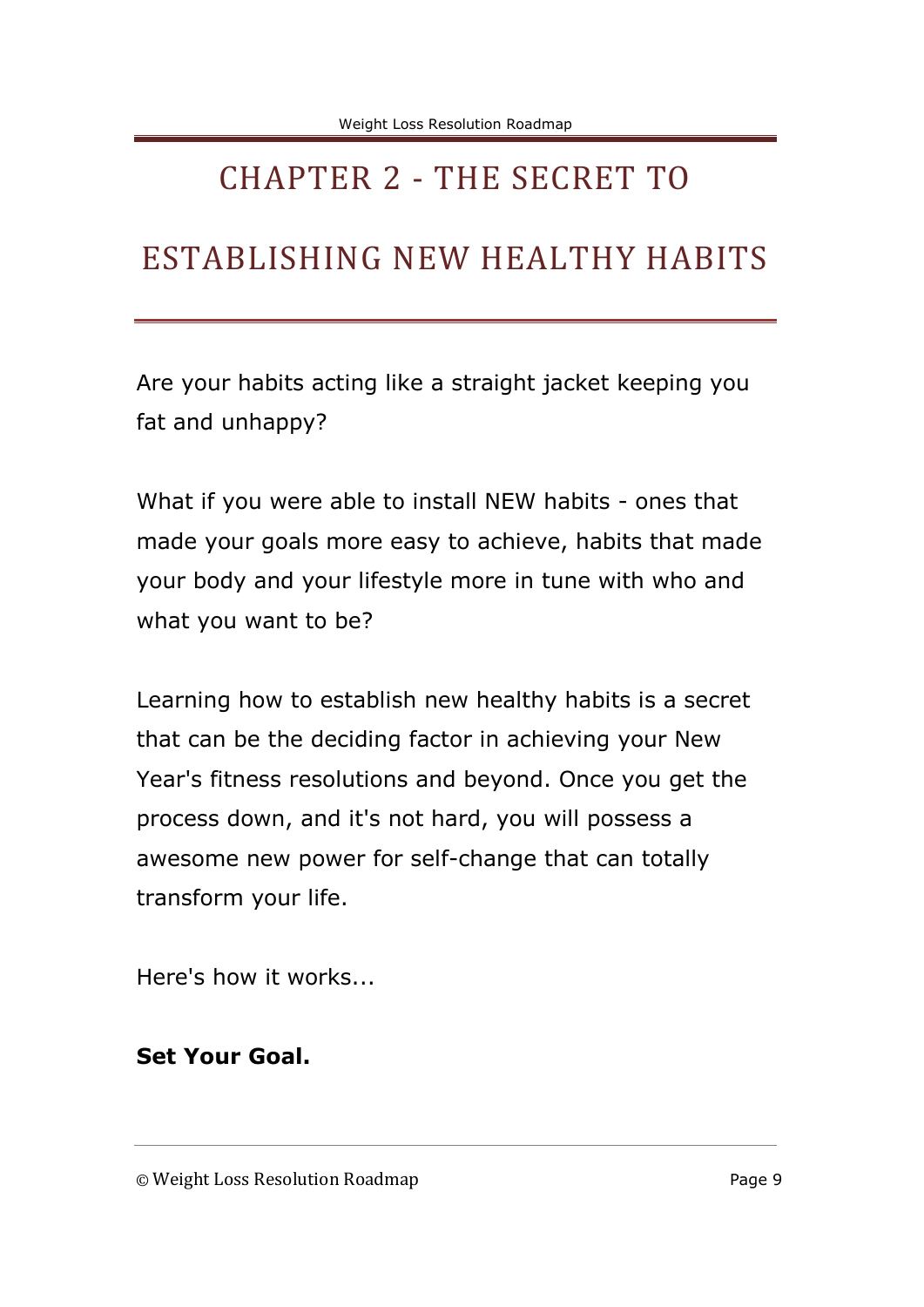Pick a small achievable goal that fits into the bigger picture of the lifestyle change you are working for, Try not to be both specific and also not too broad.

For example, "running four days a week" is a goal which works much better with this method than "eating breakfast every day, going to the gym and getting eight hours sleep." Those are all good goals, but breaking them down into smaller pieces and working on them one by one is a much more successful approach here.

#### **Establish a Trigger.**

You can think of your "trigger" as an action that signals for you to begin your new habit. This is an important part of why the method works psychologically. Continuing with running as our example a trigger could be drinking a glass of green tea or coffee every day before you immediately run.

Your trigger will stay the same as long as you work with your new habit. Many people are more visually orientated, in which case something as simple as laying your running gear out each day before work could act as

<sup>©</sup> Weight Loss Resolution Roadmap Page 10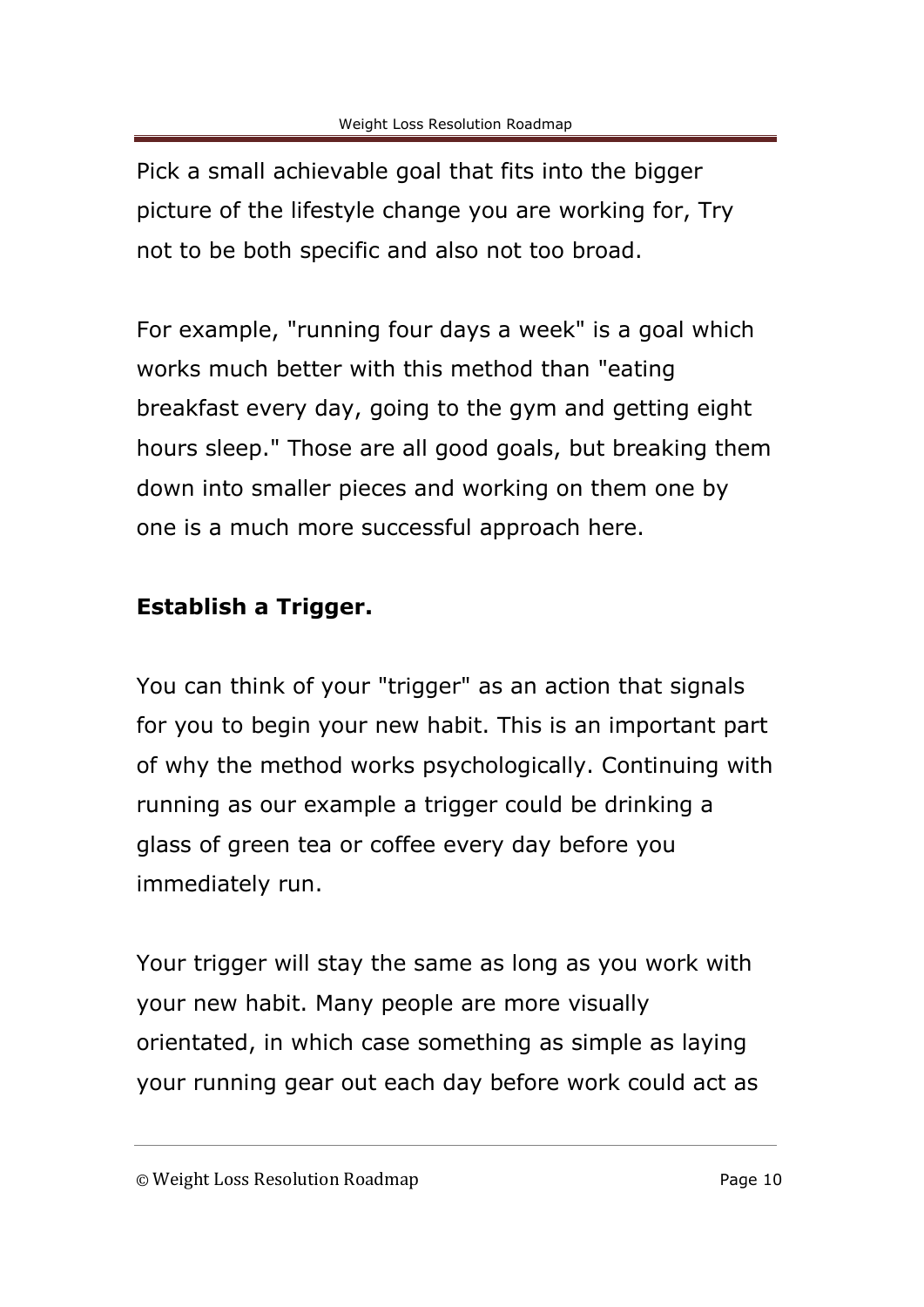a trigger to run when you return home. Experiment and see which type of trigger works best for you.

#### **Keep it as Fun as Possible.**

If there's any way you can spice up your new healthy habit to make it more fun and exciting, do it! The more pleasure you can keep associated with it (or pain with NOT doing it) the better. This can be as simple as always listening to music you love while exercising or seasoning the healthy food well to make sure it consistently tastes outstanding.

#### **Don't Stop.**

Skipping doing what you need to do with your new habit before it sets in will take you back to step one. It's essential you force yourself to do it for these early days even if it seems uncomfortable. Remember, the nature of our minds is to strongly resist even positive change and to try to keep us in our comfort zone. Which is the last place we want to be when getting ourselves into the best shape of out lives!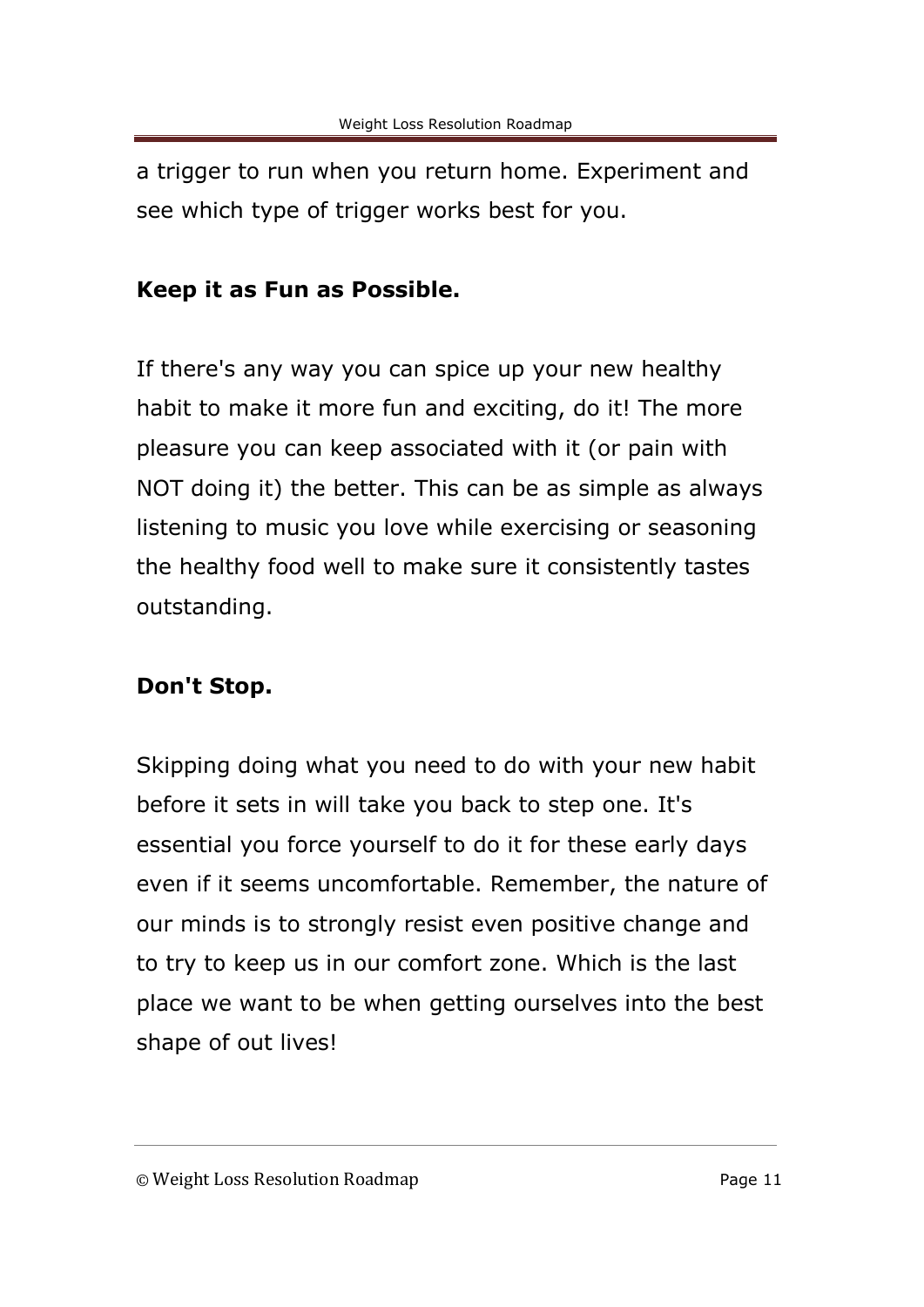#### **21 Days is the Target.**

Most experts agree it takes roughly 21 days for a habit to be established. After that we can expect our "inner selves" to start working with us, not against us. If you can keep it going that long, which I know you can, things will become much easier. After that pick a new healthy habit and repeat!

Have you picked a new fitness habit to get started with? I hope so!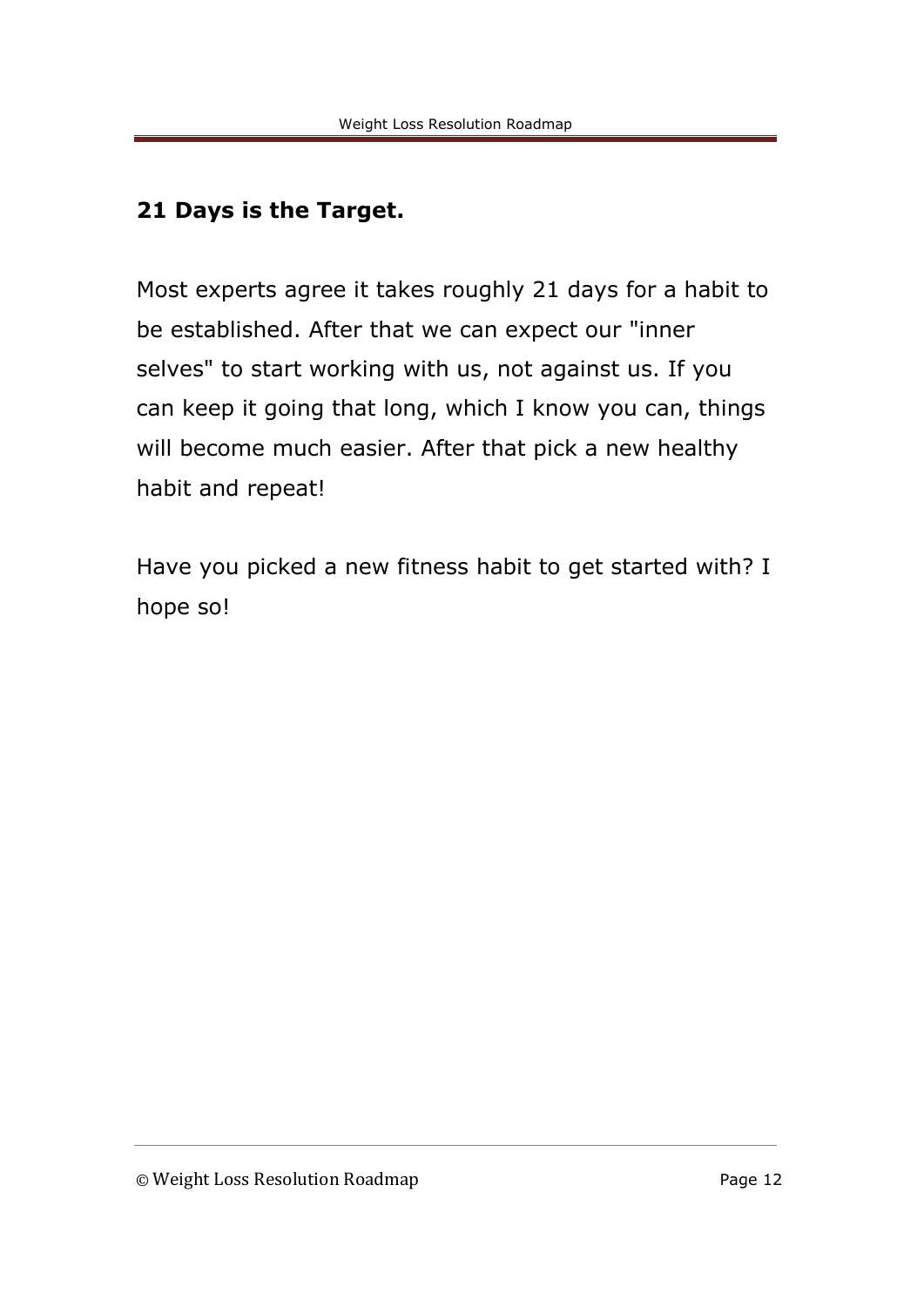## <span id="page-15-0"></span>CHAPTER 3 - NEW YEAR DIET TIPS

## THAT WORK

When it comes to losing fat in the New Year almost nothing is as important as diet And you know what? Nearly every diet on the market today is probably much better than following your every day diet that has led you to be over weight and out of shape.

This is the real reason why you hear about new "break through" diets all the time. The people who design and market them realize they will cause people to lose weight as long as they break them out of their current overeating habits.

Now this doesn't mean some perform better than others, they certainly do. Also some of the more radical approaches are best suited to smaller groups of people who just "click" with their dietary approach better than others.

So for New Year diet suggestions, rather than promote to

© Weight Loss Resolution Roadmap Page 13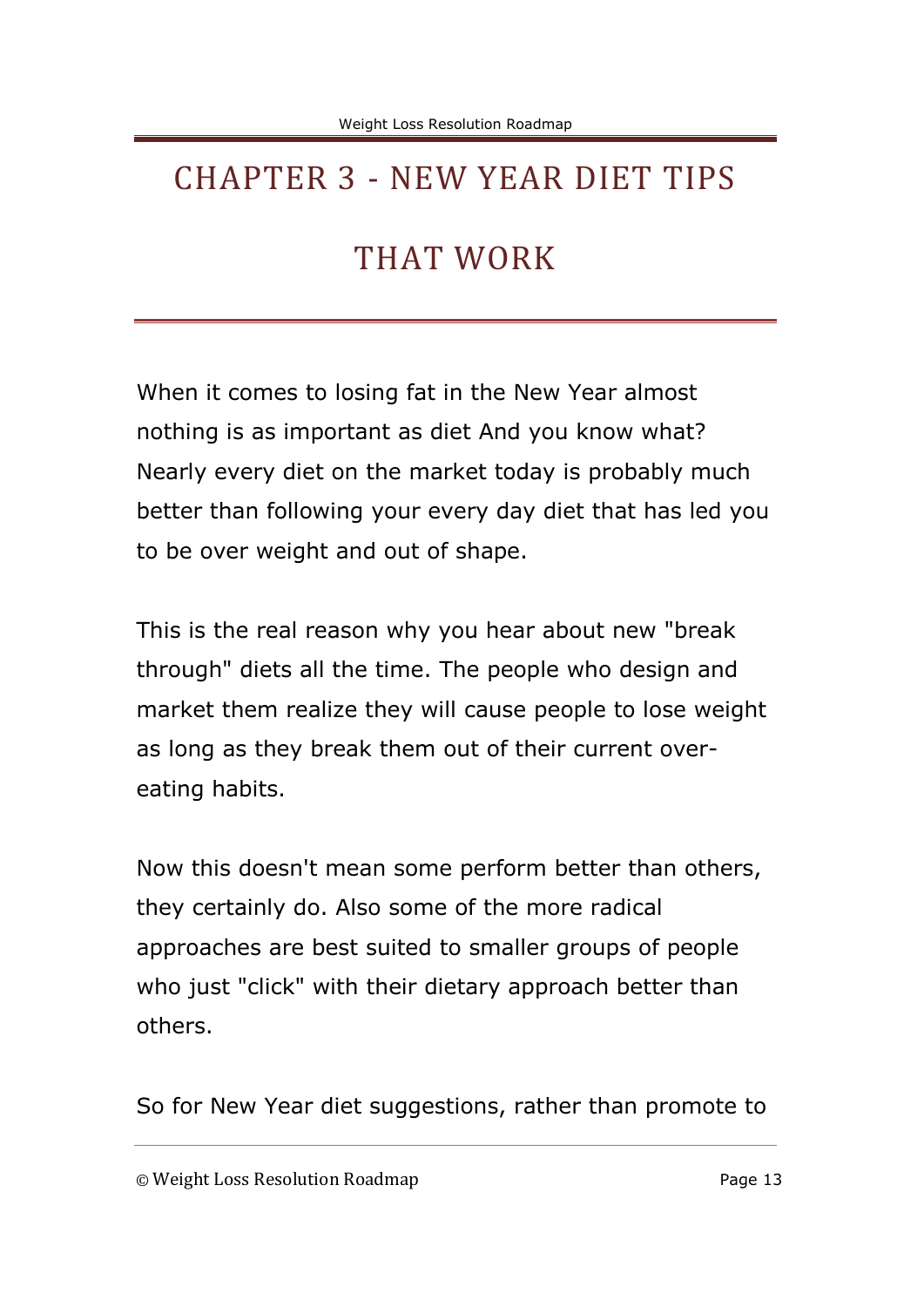you one diet over another it may be much more fruitful to share some broader weight loss tips that can get the ball rolling in the right direction while you explore and find a plan that best fits your own individual needs and desires.

You may even find, like many people I consult, that these tips alone are more than enough to get your eating habits in order. That buying and studying a 400 page diet book is an unnecessary chore and you're meeting your weight loss goals by keeping it simple and self-disciplined!

Try them along with the rest of our advice in this Guide and prepare for a lean new you this New Year!

#### **Throw Out the Junk Food.**

If it's in your cabinets the chances of you eating it are much, much higher than if you only had healthy food in your home isn't it? So grab a garbage bag and throw those temptations away if you plan on getting lean. Hard advice for sure, but radical problems require radical solutions! This tip alone has saved many from emotional eating and junk food "relapse".

#### © Weight Loss Resolution Roadmap Page 14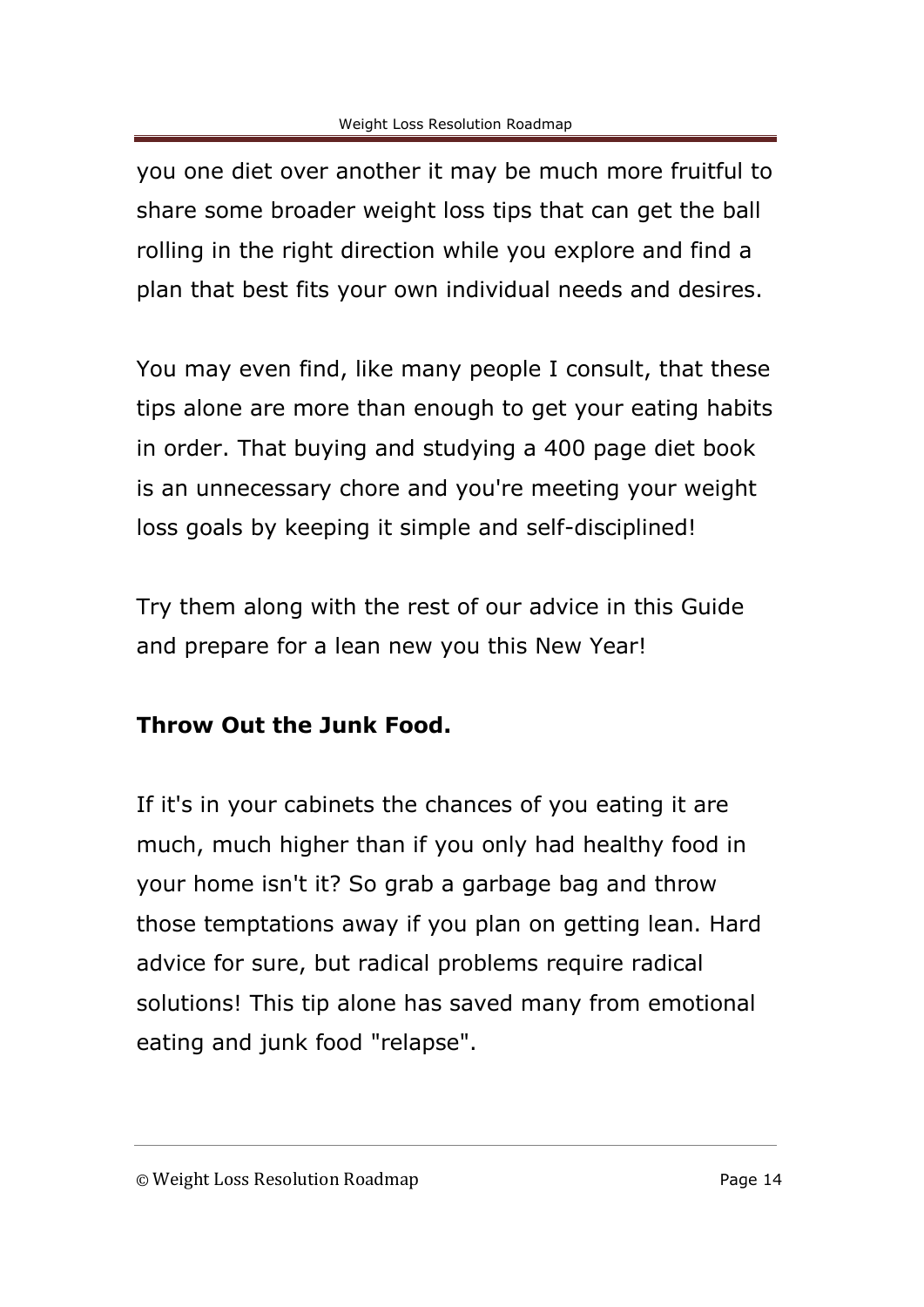#### **Eat Small but Frequent Meals.**

Cutting your daily calories while not putting your metabolism into starvation mode isn't as difficult as it may at first sound. Simply cut your calorie intake by 25% (or more) and divide this over five or six meals. If you are unsure about your daily calorie intake pick up one of the widely available calorie counting books and copy down everything you eat and drink over a 24 hour period. And everything means EVERYTHING. Cut this by 25% at first and continue cutting calories until you hit the magic number where you are losing weight every week on the scale. The frequent meals will make sure your metabolism stays high.

#### **Don't Drink Calories.**

No soda and no juice. Beyond protein shakes you should not be drinking any calories at all. Water, green tea (without sugar) and diet soda are all your new "go to" choices.

#### **Make Protein King.**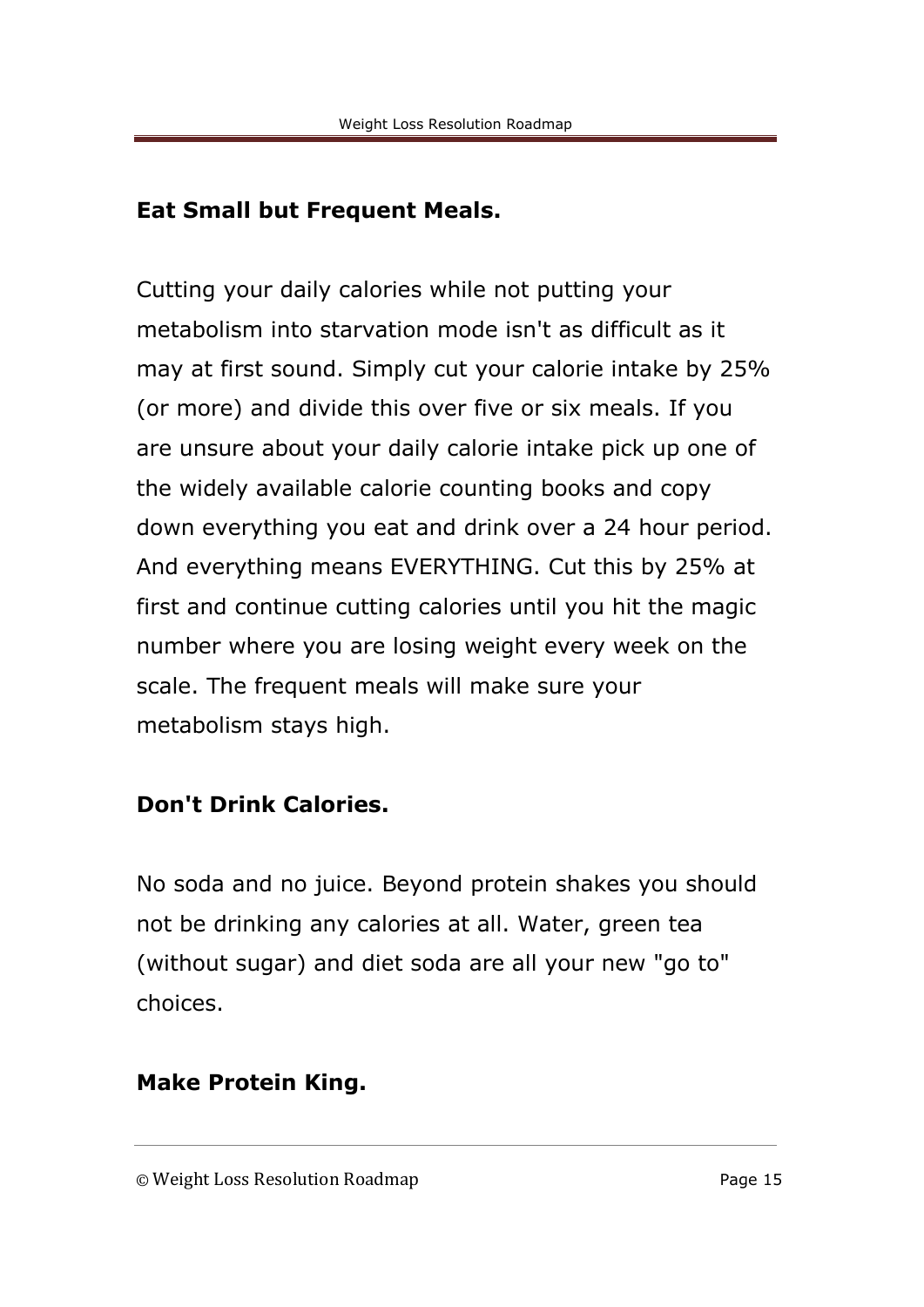Most over weight people eat WAY too many carbohydrates. This is why low and no carb diets work so well. Cut your carbs as much as possible and replace them with protein and vegetables. Whenever you hit a plateau losing weight it's not a bad idea to cut carbs further!

#### **Plan and Cook Your Meals in Advance.**

Succeeding with your New Year's fat loss program requires planning and preparation. Having a good idea of what you will be eating every day before it begins is setting yourself up to achieve your dreams. Even better is cooking a few easy meals like lunches for work in advance. If not you are at the mercy of external factors which can (and will) sabotage your diet quickly and without mercy!

These tips aren't complicated and they work. Once they are in place you may choose to expand your diet plan or you may not. Either way you can expect to be shedding more weight and getting more fit every single week. Sounds good doesn't it!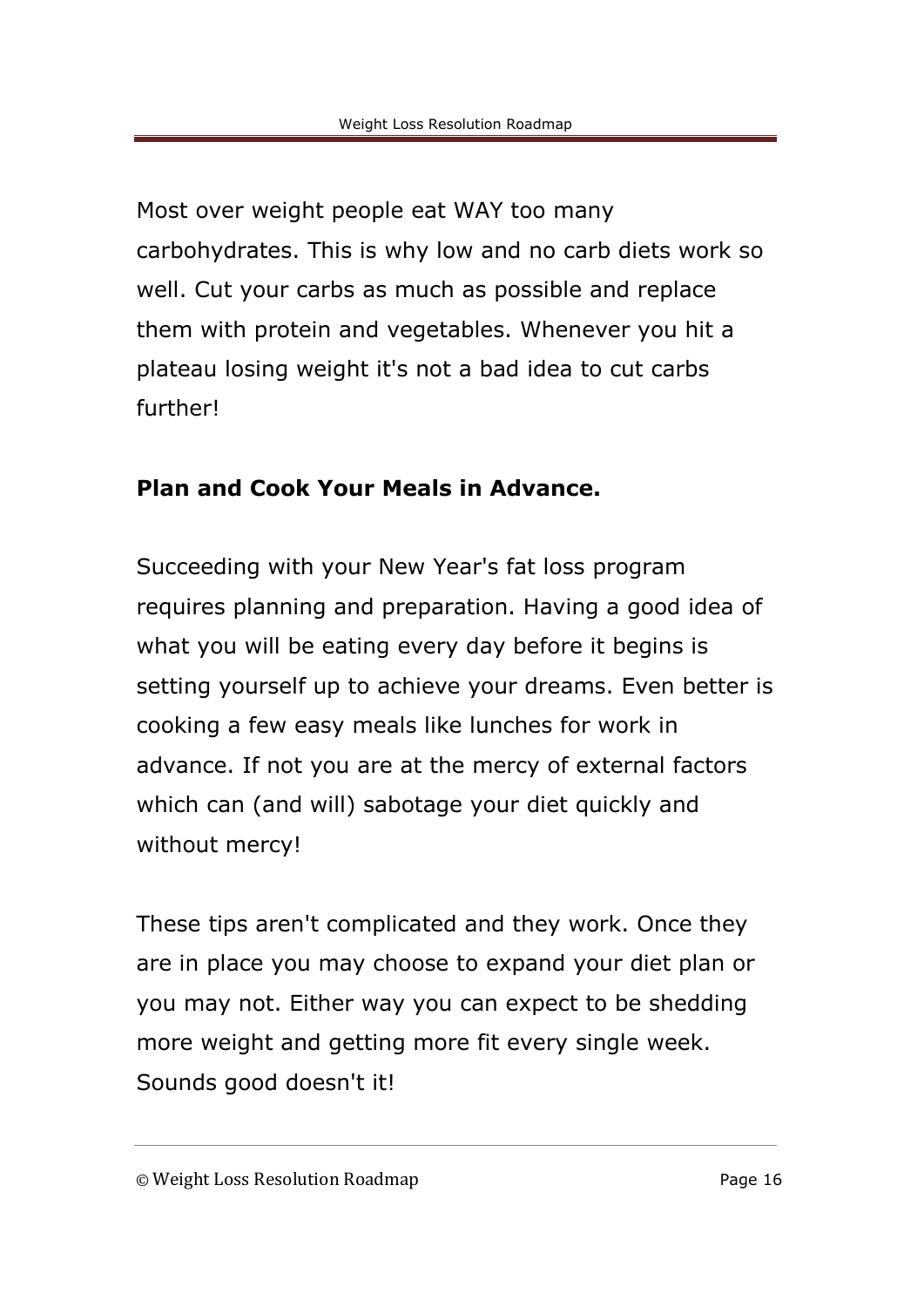# <span id="page-19-0"></span>CHAPTER 4 - A NEW YEAR'S EXERCISE PLAN YOU CAN STICK WITH

Now for the fun stuff! While most of us find dieting to be a bit (or much more than a bit) of a chore, a fitness routine is something that can become the highlight of your day once you get into the swing of things. Really, there's few things as satisfying as seeing your strength rise as you stick with a good exercise plan. The weights don't lie and as you progress it's near impossible not to have your sense of well being and self worth rise along with the heavier dumbbells and barbells!

For our get fit for the New Year plan we're going to keep it simple. There's no complicated moves or exercises. If you do see something you are unfamiliar with a YouTube or Google search is sure to answer any questions of form.

For complete beginners ask a friend to hit the gym or the garage with you one day to help walk you through it. Or even schedule one or two sessions with a personal trainer to catch you up to speed though I doubt that's necessary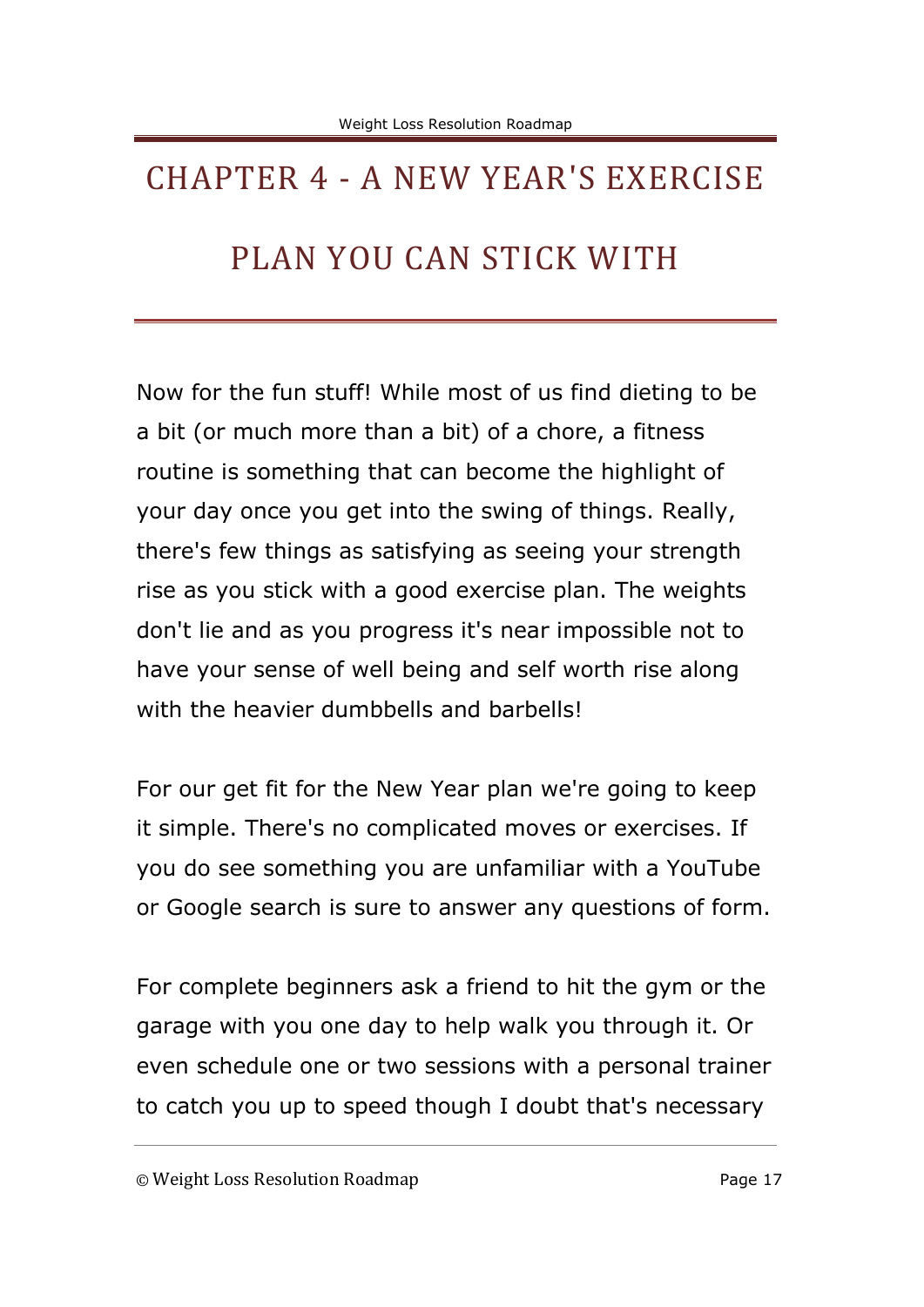#### for 99.9% of our readers!

We'll be training three non consecutive days a week, split into A workouts and B workouts. On week 1 we will do our A Workout on Monday and Friday and B workout on Wednesday. On week 2 we reverse the days and do our B Workout on Monday and Friday and B workout on Wednesday.

This somewhat abbreviated schedule compared to what you have likely read in fitness or bodybuilding magazines is perfect for cutting fat, getting toned and building strength. There's no fear of over training, which is something that can cause your New Year's weight loss to grind to a stand still.

All exercises should be done with a weight that causes you to fail with your last set. If you make your final rep goal increase the weight in your next session. Don't forget to keep a long to make sure you keep moving forward!

#### **Workout A**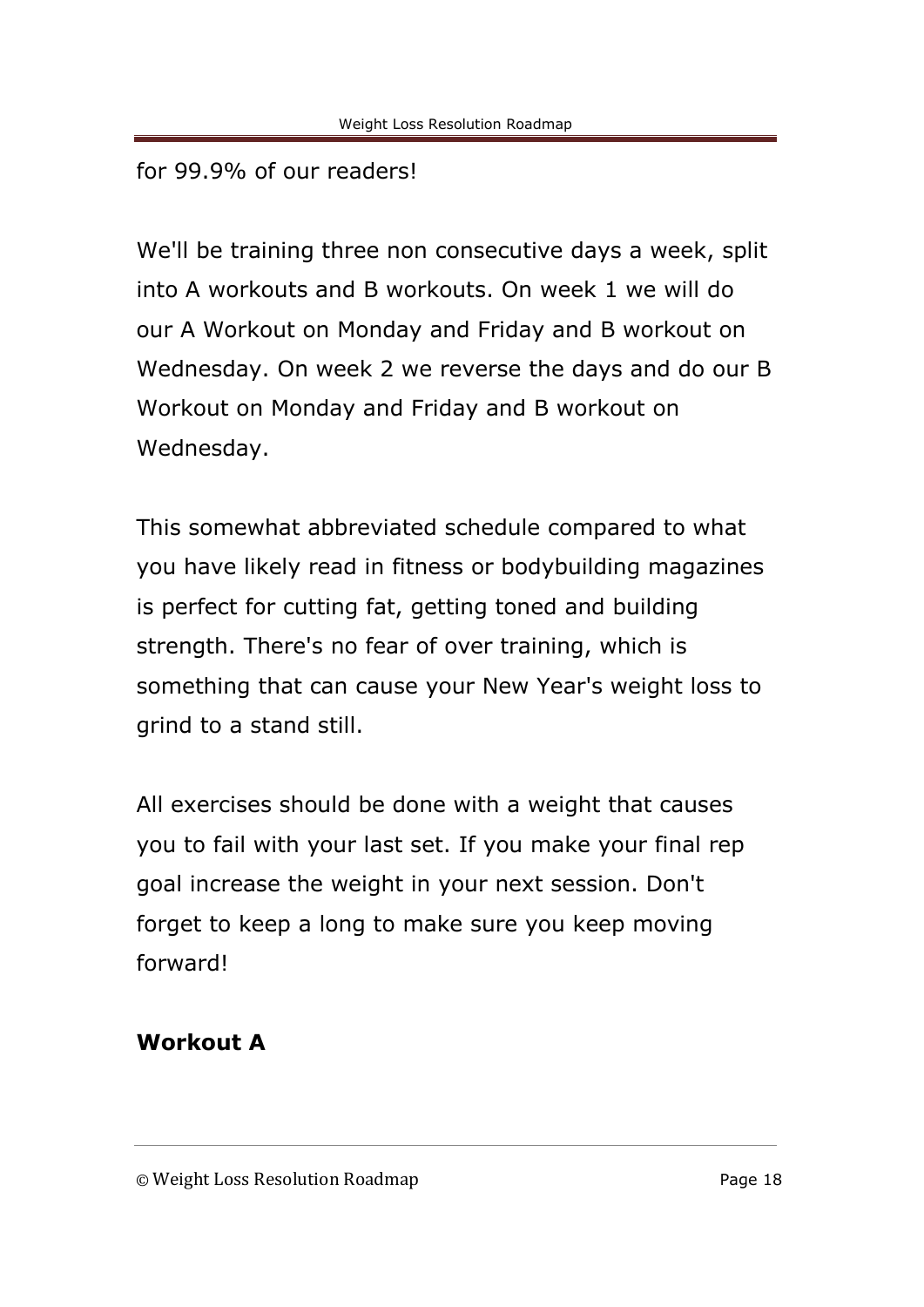\* Dumbbell Bench Presses. 4 sets of 8 reps.

\* Lat Pull Down. 4 sets of 8 reps. If you are strong enough sub pull ups for lat pull downs.

\* Barbell Curls. 4 sets of 10 reps.

\* Dumbbell or Machine Shoulder Presses. 4 sets of 12 reps.

\* Crunches. 4 sets to failure.

#### **Workout B**

- \* Barbell Squat or Machine Leg Press. 5 sets of 12 reps.
- \* Barbell Stiff Leg Dead Lifts or Machine Hamstring Curls.
- 5 sets of 12 reps.
- \* Seated Calf Raises. 4 sets of 12 reps.
- \* Dumbbell Shrugs. 4 Sets of 8 reps.
- \* Leg or Knee Lifts for Lower Abs. 3 sets to failure.

And that's it!

You can see on Week 1 we will be training our upper body twice and lower body plus some abs and our traps once. On Week 2 we will do our lower body twice and upper body once. With our diet and cardio on point this is the perfect training program to carve out the body of our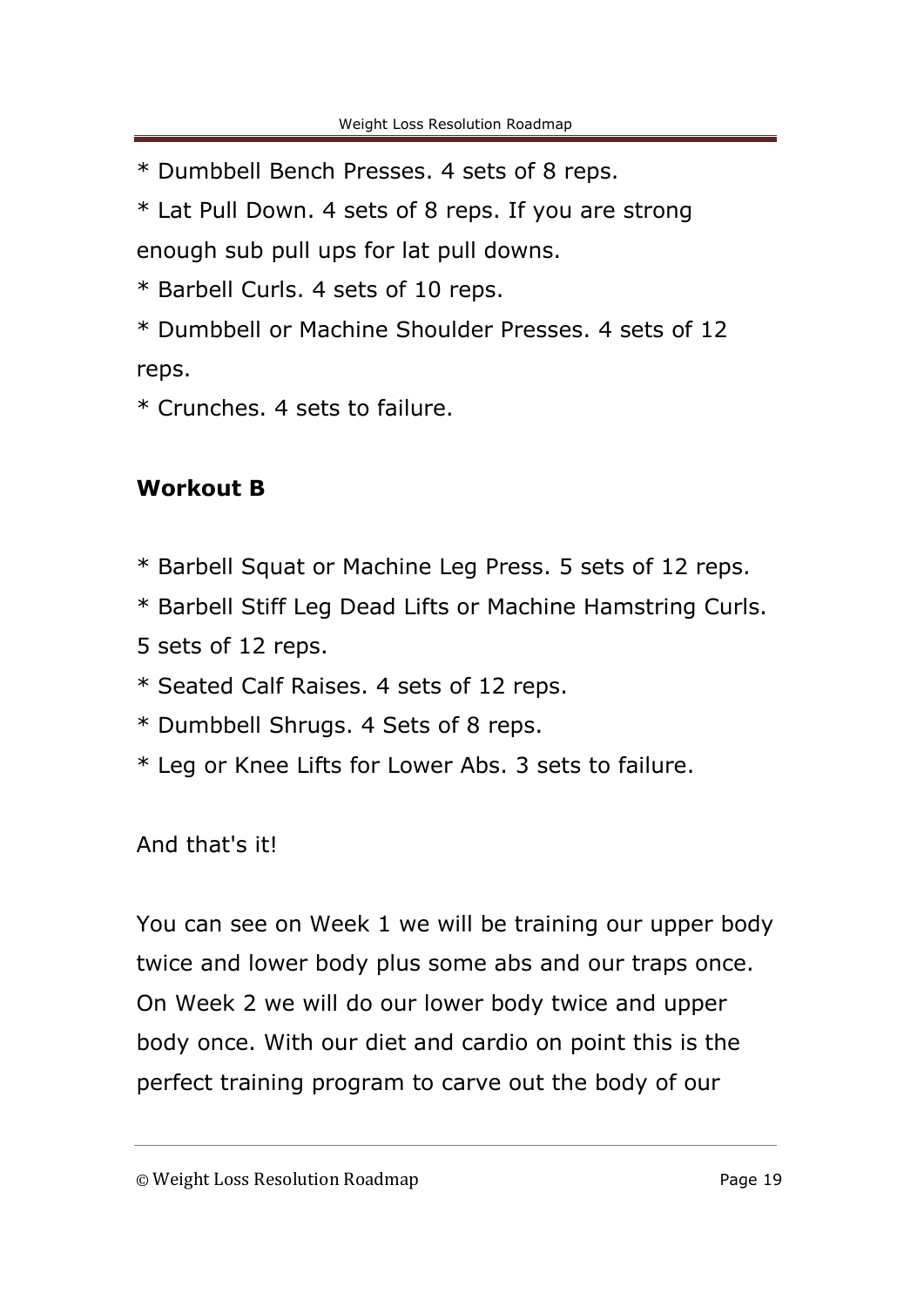dreams. Just be sure you train like you mean it! Intensity is key to your success and sleep walking your way through your program can't be expected to do much good at all can it?

IF you give 100% real miracles can and will happen.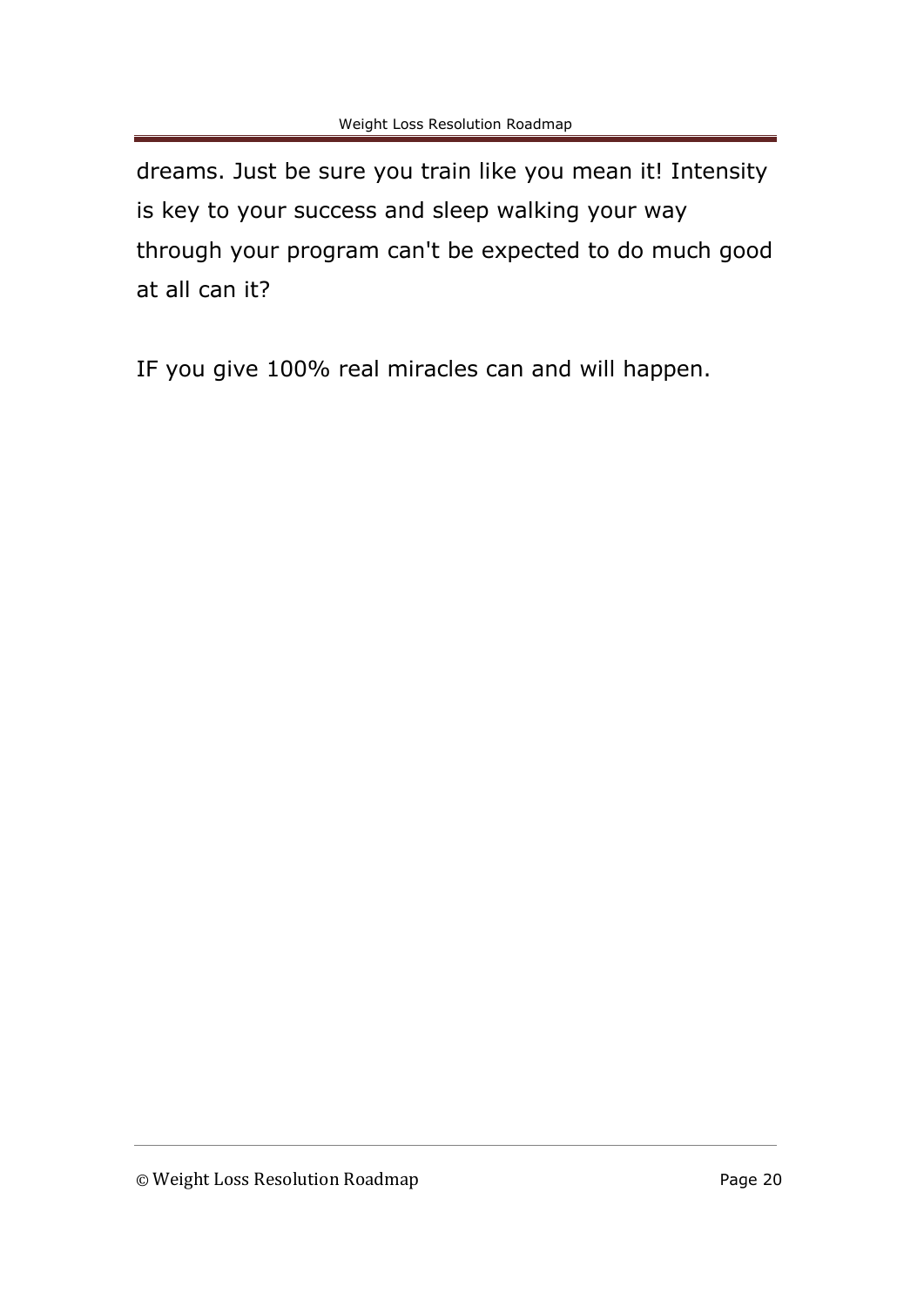## <span id="page-23-0"></span>CHAPTER 5 - THE TRUTH ABOUT

## CARDIO

Have you seen many fat marathon runners?

Overweight sprinters?

How about flabby guys or girls who bike ride obsessively?

No you probably haven't. And neither have I. The reason being despite what some fitness "experts" may try to push in order to sell an "easier" program, is that cardio works wonders in getting one lean and healthy. Very few people you see who are in AWESOME shape got that way without doing cardio. All the rest put in the work and paid in sweat to get their dream bodies. If you'd like to unveil the best you possible for the New Year you will have to to also!

So what's the best approach towards Cardio for losing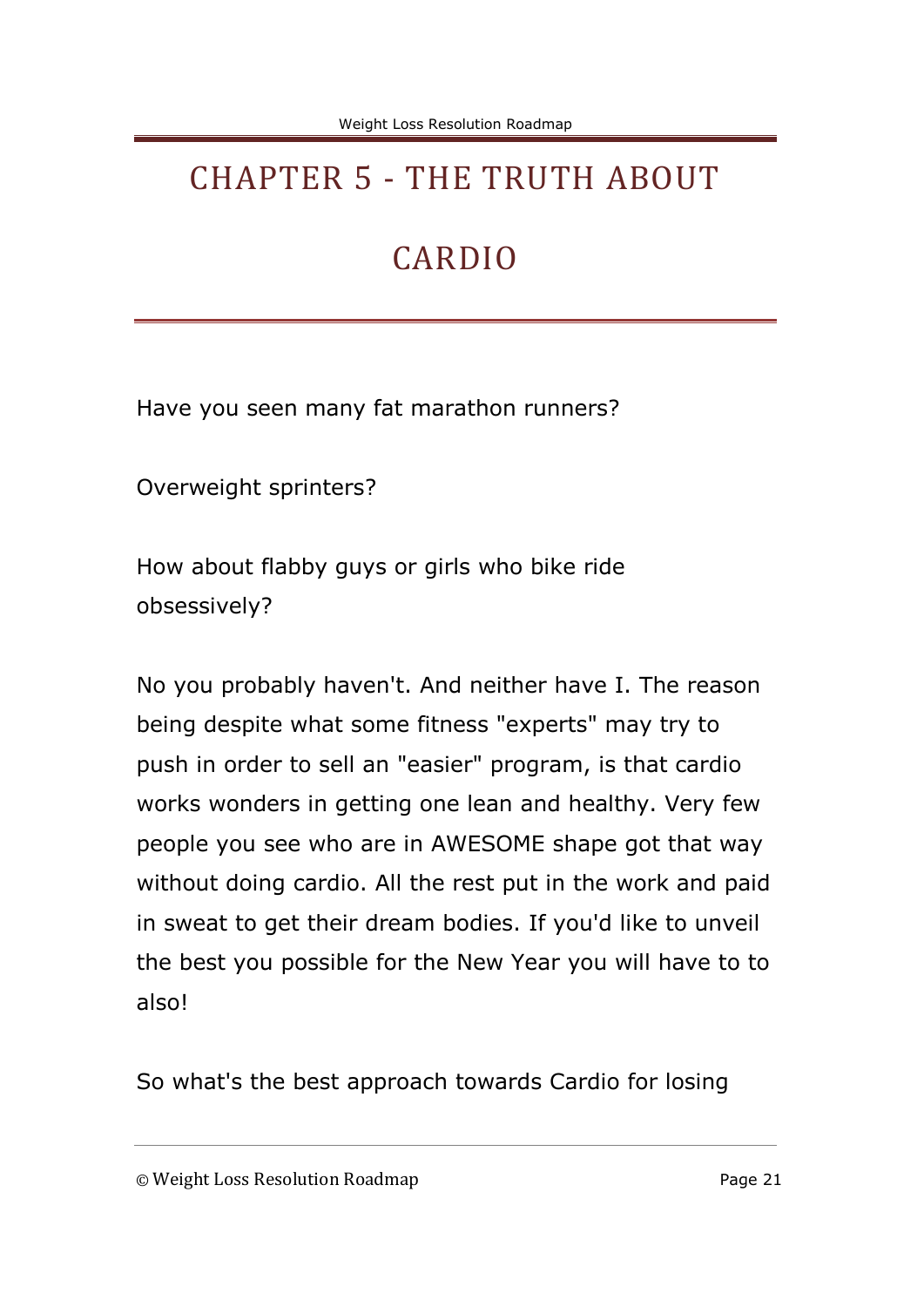weight? Here are some of the secrets...

### **Both Long Distance Low Intensity and High Intensity Interval Cardio Can Work Well**.

Weight loss cardio advocates usually fall into one of two camps. The first suggest long distance cardio at a low or moderate intensity. This could be power walking, jogging or biking for an hour a day, five or six days a week. The other camp pushes very intense, but short cardio plans with things like hill sprints, rowing machine sessions and so on. There's no surprise, really, in that each method works well. Which you choose is more a matter of first your initial fitness level (the less fit you are the more appropriate low intensity cardio is) and your personal taste. Choose the one you enjoy more and is less of a strain sticking to.

#### **Train Five or Six Days a Week.**

With cardio the more often you train the better, Do at least five days. Six is even better if your schedule allows.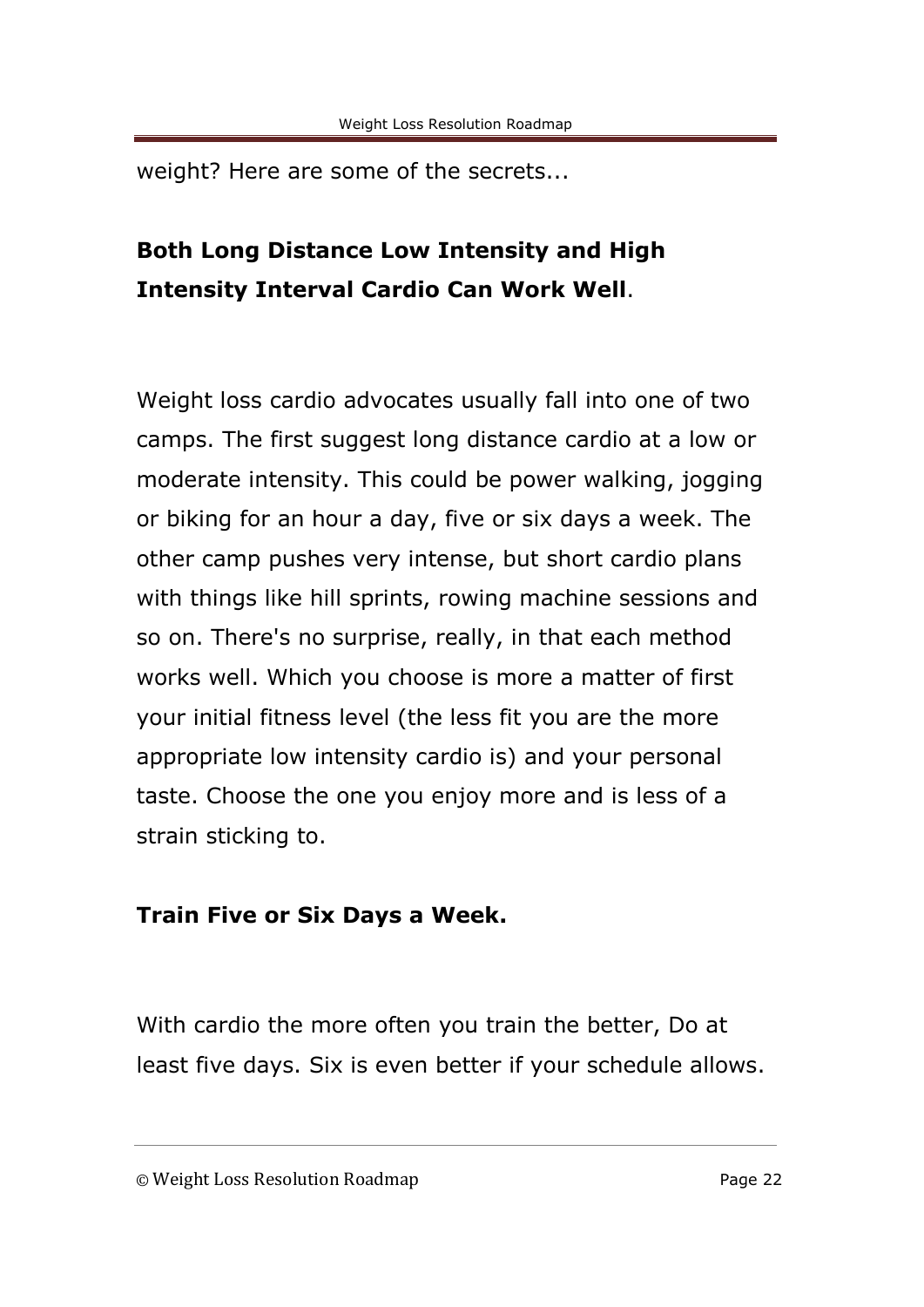#### **Fasted Cardio Burns Fat Fast**.

The best time to do cardio to lose body fat most efficiently is in a fasted state. For most of us the most practical time to do this is first thing in the morning after not eating for our eight or more hours of sleep. This is a trick discovered by professional bodybuilders looking for every advantage in contest preparation. It can speed up your fat loss by 25% or more!

#### **Don't Be Afraid to Mix Up Your Cardio Choices**.

Personally, I can relate to the people who find cardio a bit boring. A nice way to fight this (after being sure to have a MP3 player with a kick ass play list) is to cycle through a few different cardio choices. On Monday and Wednesday I run on the treadmill at the gym, on Tuesday and Thursday I bike ride in my neighborhood and Saturday is dedicated to high intensity rowing machine work. This can keep things much more fresh and fun.

#### **Stay Safe.**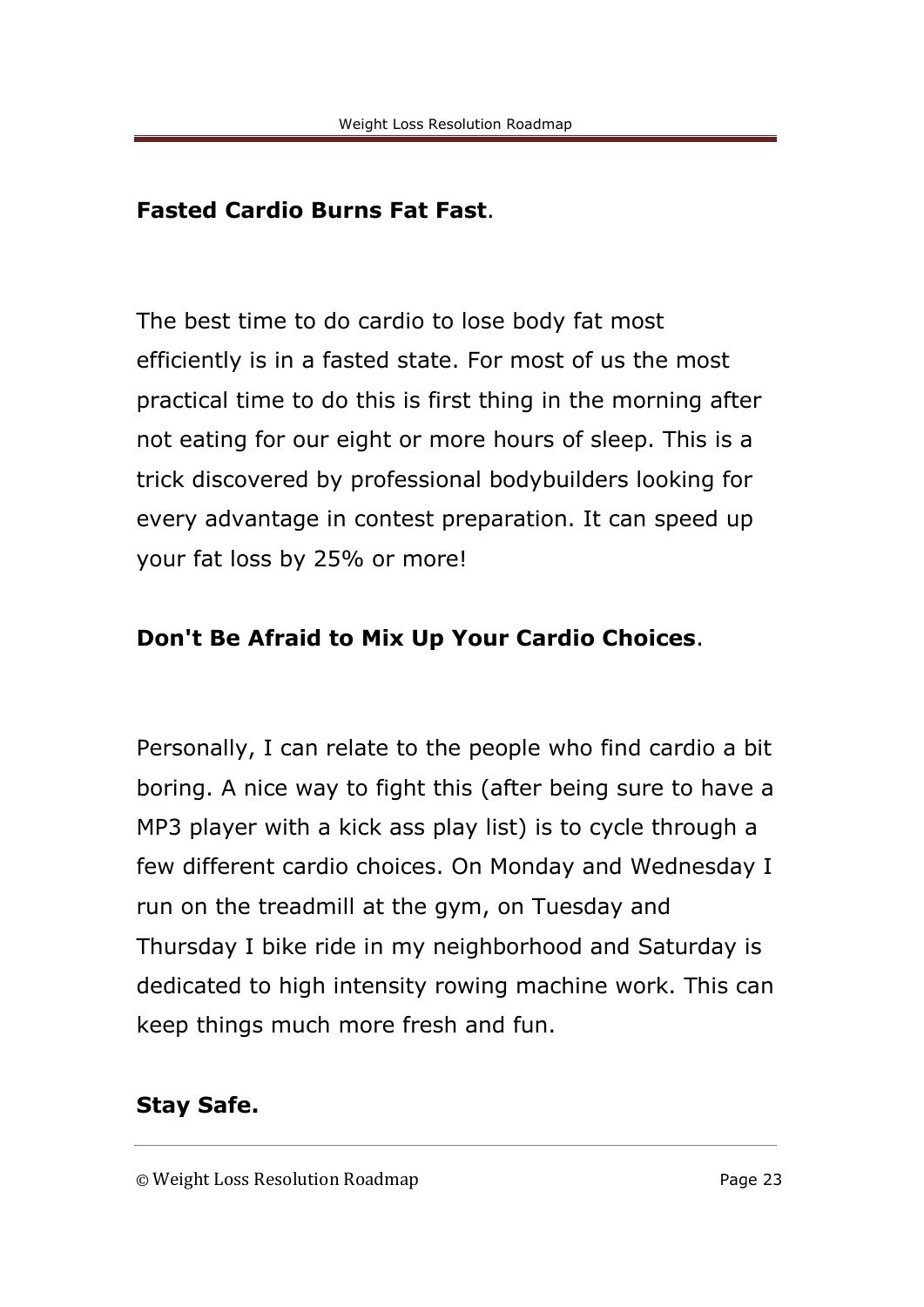Never launch a cardio session without a ten minute stretching session first. The last thing you want is a New Year's pulled hamstring or worse to slow down your fat loss momentum. Think of stretching as your body's insurance policy. Never neglect it. Believe me. I learned this lesson the hard way!

Diet, exercise and now cardio. You've earned your degree in the three courses of New Year's fat loss! Congratulations.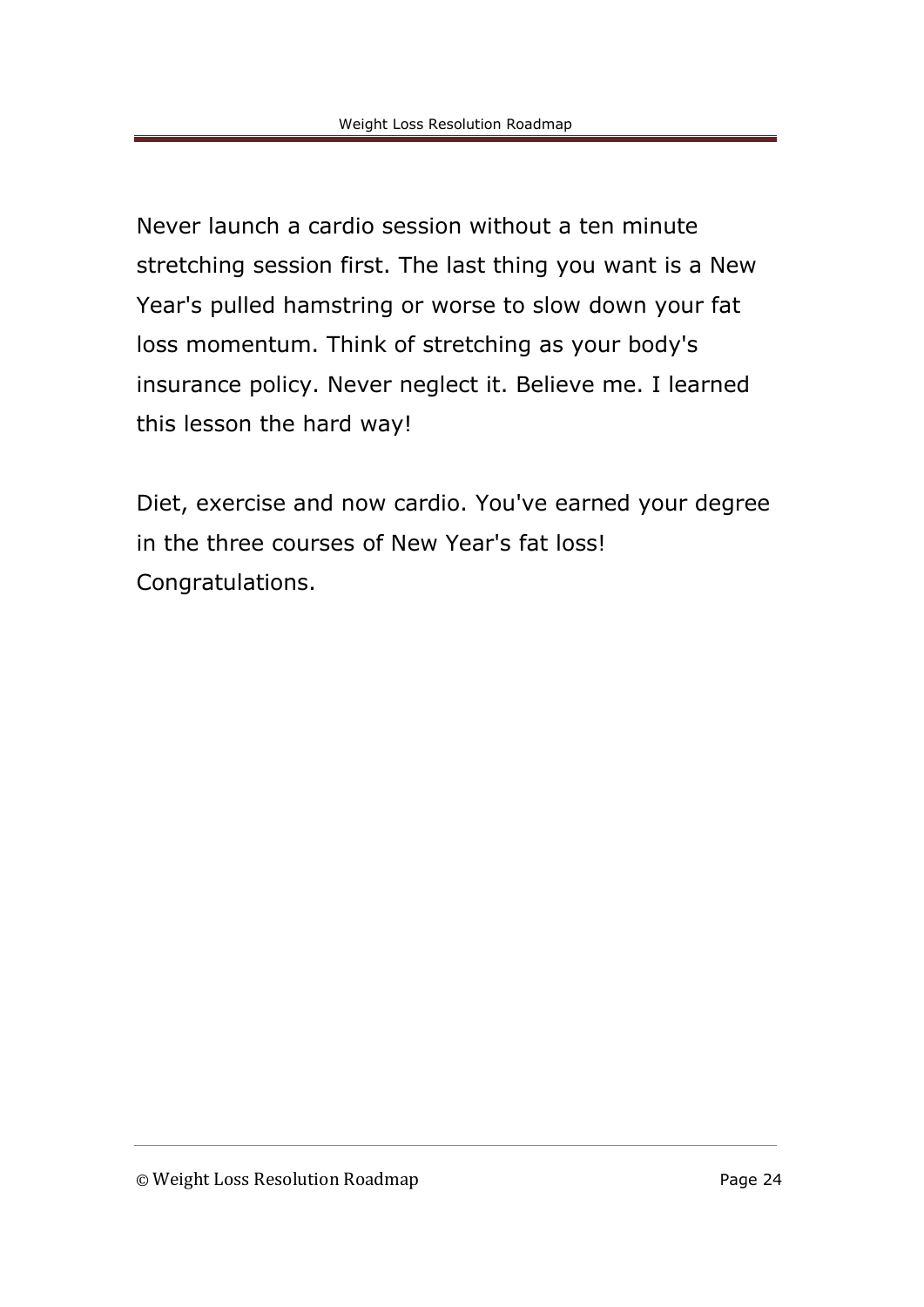## <span id="page-27-0"></span>CHAPTER 6 - LIFESTYLE CHANGES

### THAT MAKE THE DIFFERENCE

We've gone over a great deal of the nuts and bolts of how you can and will get fit for the New Year. Will you be able to STAY fit once you put in all the time and hard and smart work?

The answer to that very important question rests on whether you are able to make the positive lifestyle changes that support the fit new you rather than work against you.

Over the years, I have been able to identify some of the most common lifestyle changes that friends and clients have had to master before they were able to set their new levels of fitness in stone and not relapse back into their old ways. You have a HUGE head start knowing what to look out for as you make your New Year's weight loss goals solid and real.

#### **Avoid the Negative Few Who Would See You Fail.**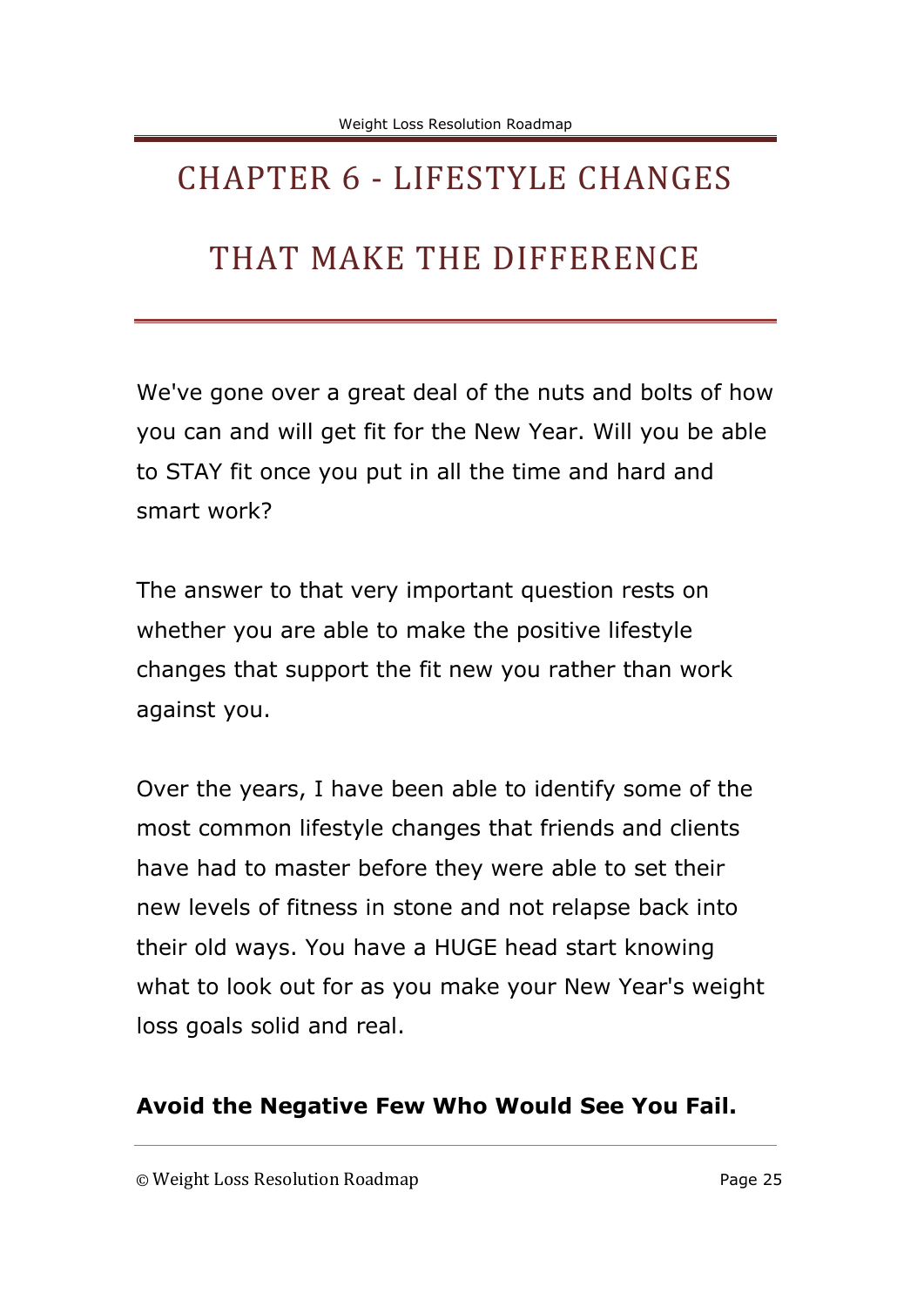There's an element of person who feels VERY threatened by those who are able to work at positive self change and especially at something like weight loss. Rather than asking how you were able to cut fat and trying it themselves they'd rather put temptation after temptation in front of you until you fall off track.

Do they do this consciously? Who knows, but it happens and happens frequently. If staying lean, healthy and fit is important to you a vital lifestyle change is to avoid spending too much time around this type of influence. They will only drag you down.

#### **Get Off the Couch and Have Fun.**

Your new body shouldn't just be for show. As you get in better and better shape make sure you have fun using it! This will reinforce the idea that the new you is worth the work and sacrifices. Play that old or new sport you love, going dancing or take the kids for an active day at the beach. All these things should be taking the place of television and video games more and more until NOT being fit becomes unthinkable.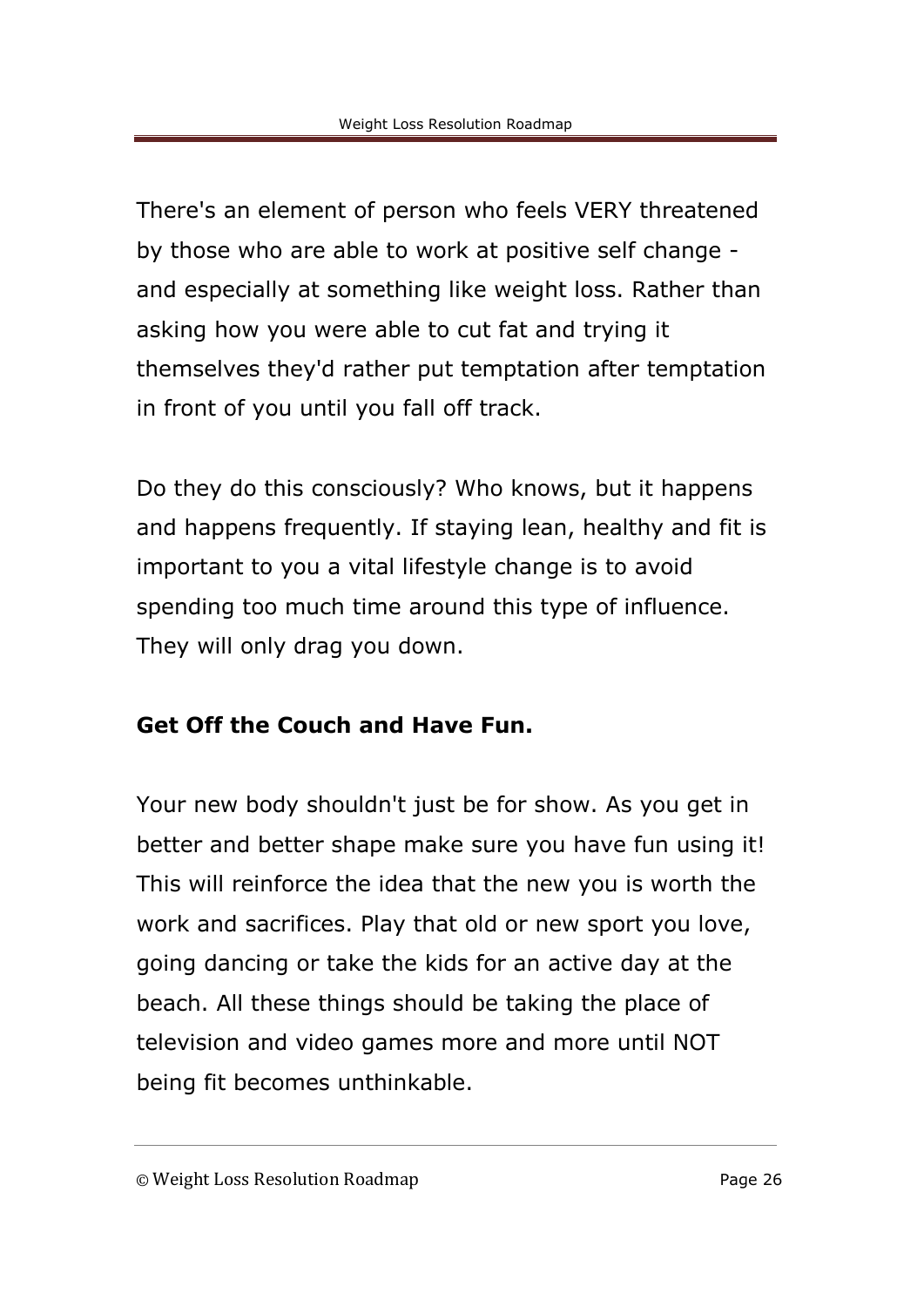#### **Share What You Know.**

A self help genius once said that the best way to keep what you have is to teach it to others. Do you have friends and loved ones who could use a bit of motivation or could benefit from the knowledge you have picked up from this Guide and elsewhere? Why not teach or train them? Who knows in the future this could even turn into a new hobby or a part or full time way to make a living. Stranger things have happened that's for sure.

Don't underestimate the power of these three lifestyle shifts. They may seem minor, but they are anything but. In fact they could be the deciding factor on how you look and feel two, five, ten years from now and beyond.

Being lean, attractive and healthy isn't a set of moves and diet choices. It's a way of life. A way of life that's probably one of the most rewarding things that you could ever dedicate your time and effort to. Give it your all!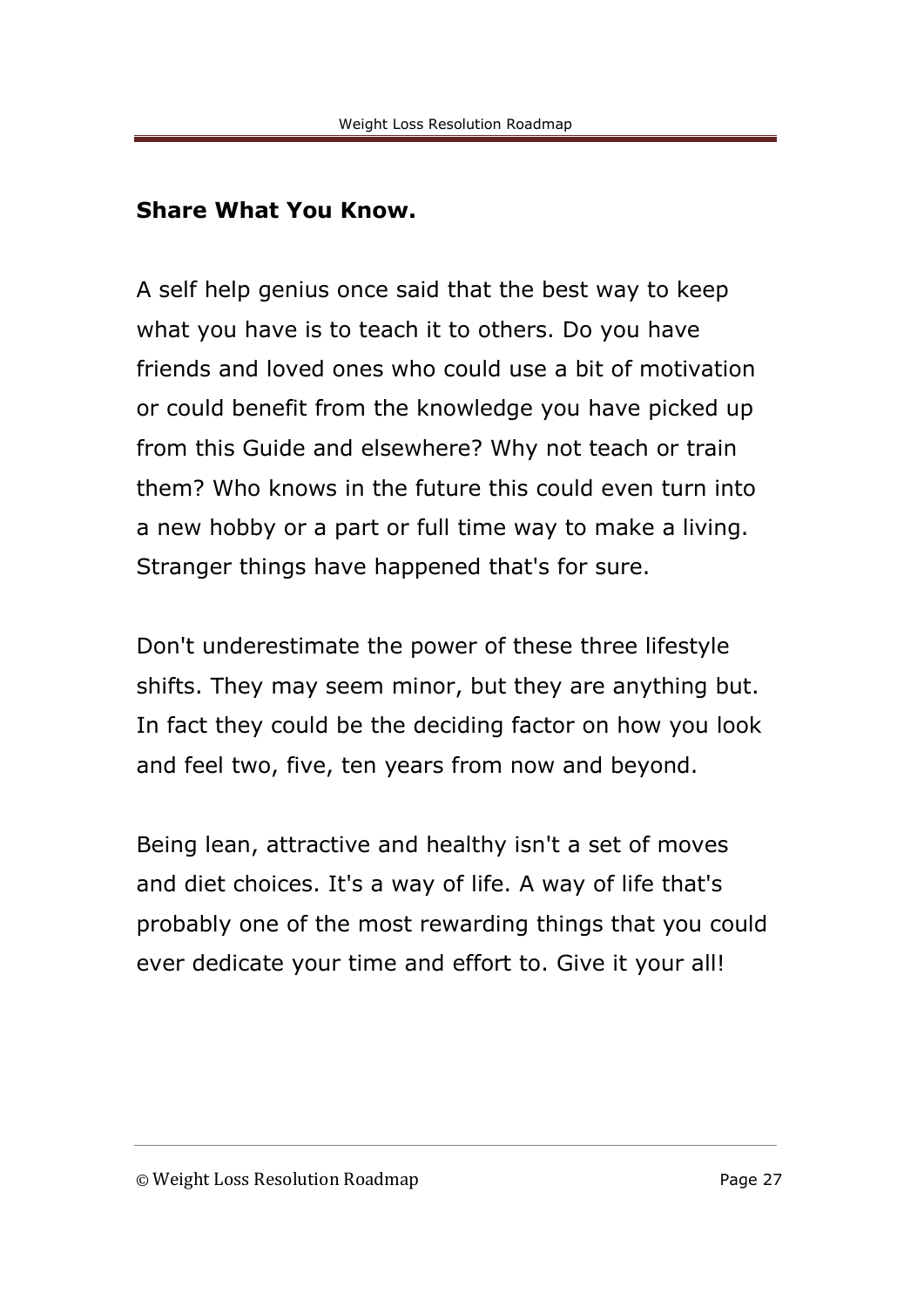# <span id="page-30-0"></span>CHAPTER 7 – KEEPING YOUR MIND RIGHT - THE INNER GAME OF GETTING

### FIT

Just about every top athlete would tell you, if you asked, that 90% of the physical game is mental.

Our minds command our bodies ultimately and staying on point with our weight loss goals has MUCH more to do with what's going on inside our heads than not. It's only the rarest situation where our body will fail us in training and leave us with an injury. Taking the time to train safe largely prevents this.

On the other hand situations where a person trying to lose weight sees their minds fail resulting in skipped workouts or junk food eating binges are much, much more common.

Thankfully. there's a few simple things we can do to develop our "Inner Game" of fitness. These tips can make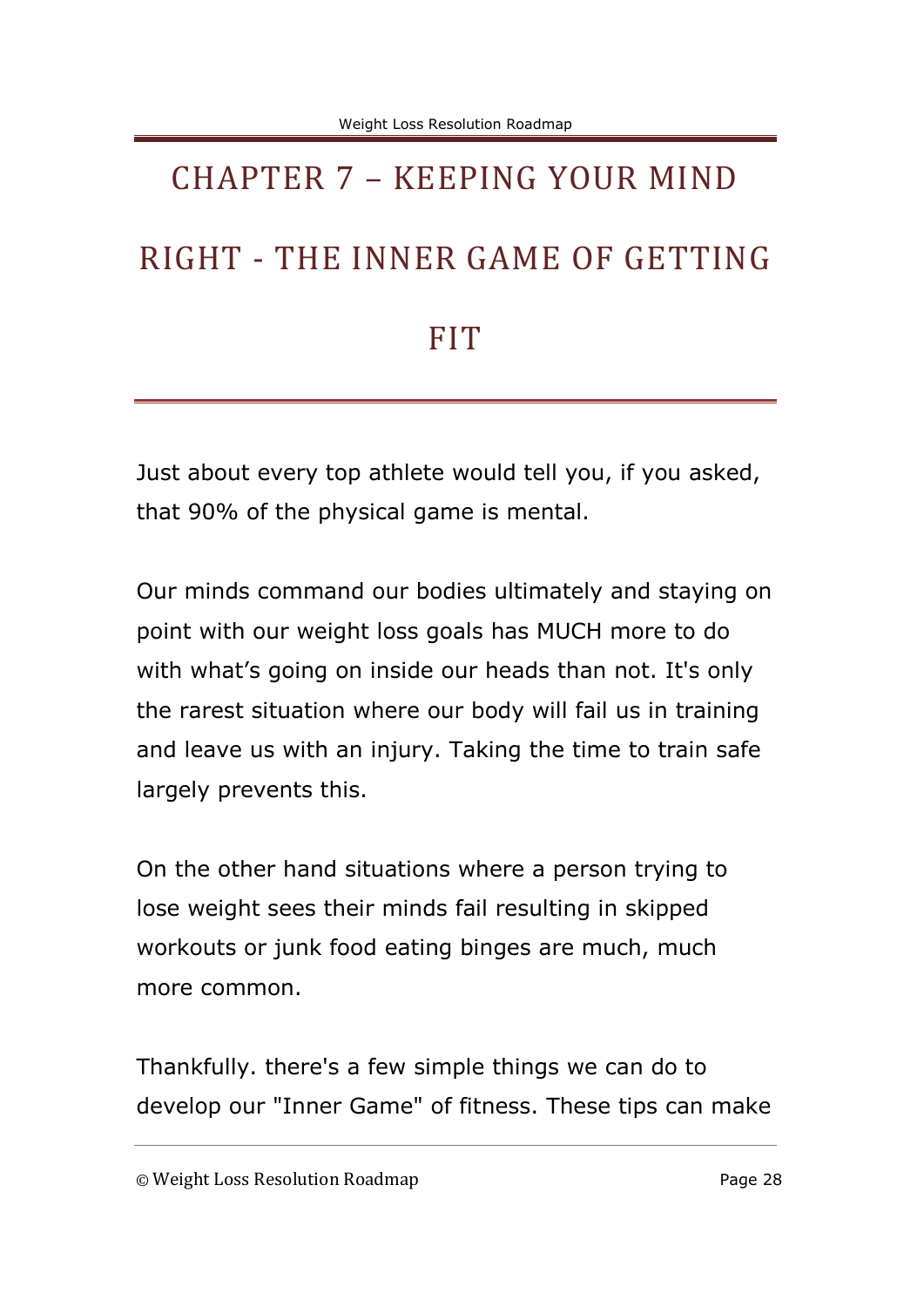#### an ally of our minds rather than an enemy!

#### **Use Positive Visualizations.**

Our subconscious mind has great difficulty separating what we image from what has actually occurred or is occurring. This trait can be harmful, but when we harness it and use it to our advantage it can also be pure magic. How can we do this? Sit comfortably with eyes shut. In your mind imagine how you will look lean and fit in the New Year.

After around five minutes move on to yourself performing in the gym powerfully and dynamically. After a few minutes more move back to seeing yourself again lean and fit. In total this can be worked on for ten or fifteen minutes a day as many days as you are able. Watch the wonders ensue.

#### **Practice Affirmations to Build Confidence.**

Think of affirmations as an approach to the subconscious audibly like visualizations are visually. They pay off just as much. When both these methods are used they

<sup>©</sup> Weight Loss Resolution Roadmap Page 29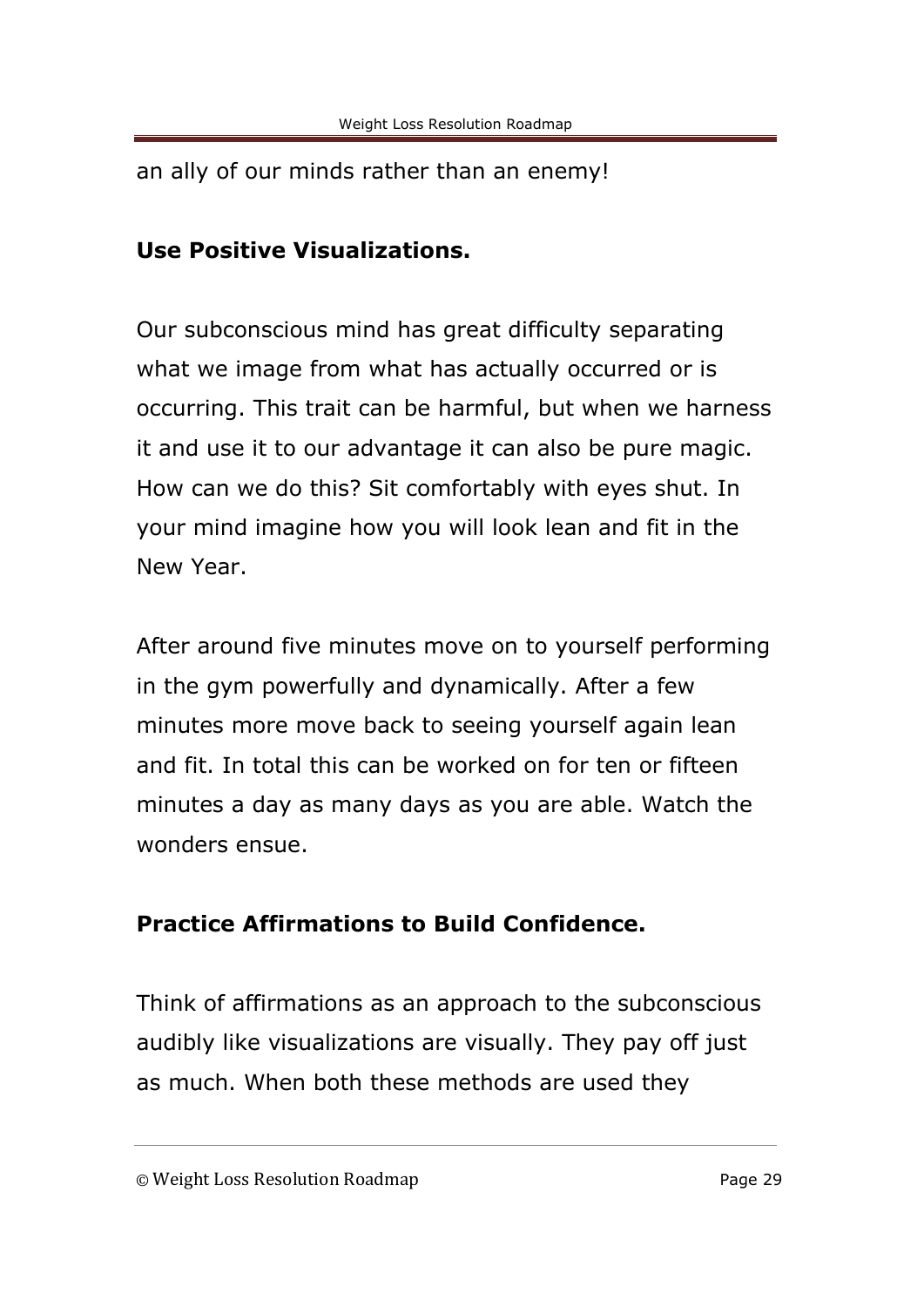compliment each other perfectly. How do affirmations work? Take a short positive set of statements and repeat it to yourself, out loud in the morning and evening. An example: "I am healthy, fit and happy". Always state things in the present terms with "I am" and your goals stated as if already achieved. Never use "I want" or " I am not". The way the mind works these things don't sink in nearly as well.

#### **When Stressed Breathe DEEPLY.**

Breathing influences the mind. When you become stressed about your ability to achieve your New Year's fitness goals, or anything else really, breathe deeply. Here's a traditional "calming" breathing technique used in yoga. It's worked for over a thousand years. Inhale for a count of four. Hold your breath for a count of eight. Exhale for a count of twelve while you imagine your bad thoughts leaving with your breath. Repeat twenty times or until you feel yourself relax.

Don't be surprised if you feel yourself developing more mental focus and energy through out the day as you do the calming breath more frequently. These positive side

<sup>©</sup> Weight Loss Resolution Roadmap Page 30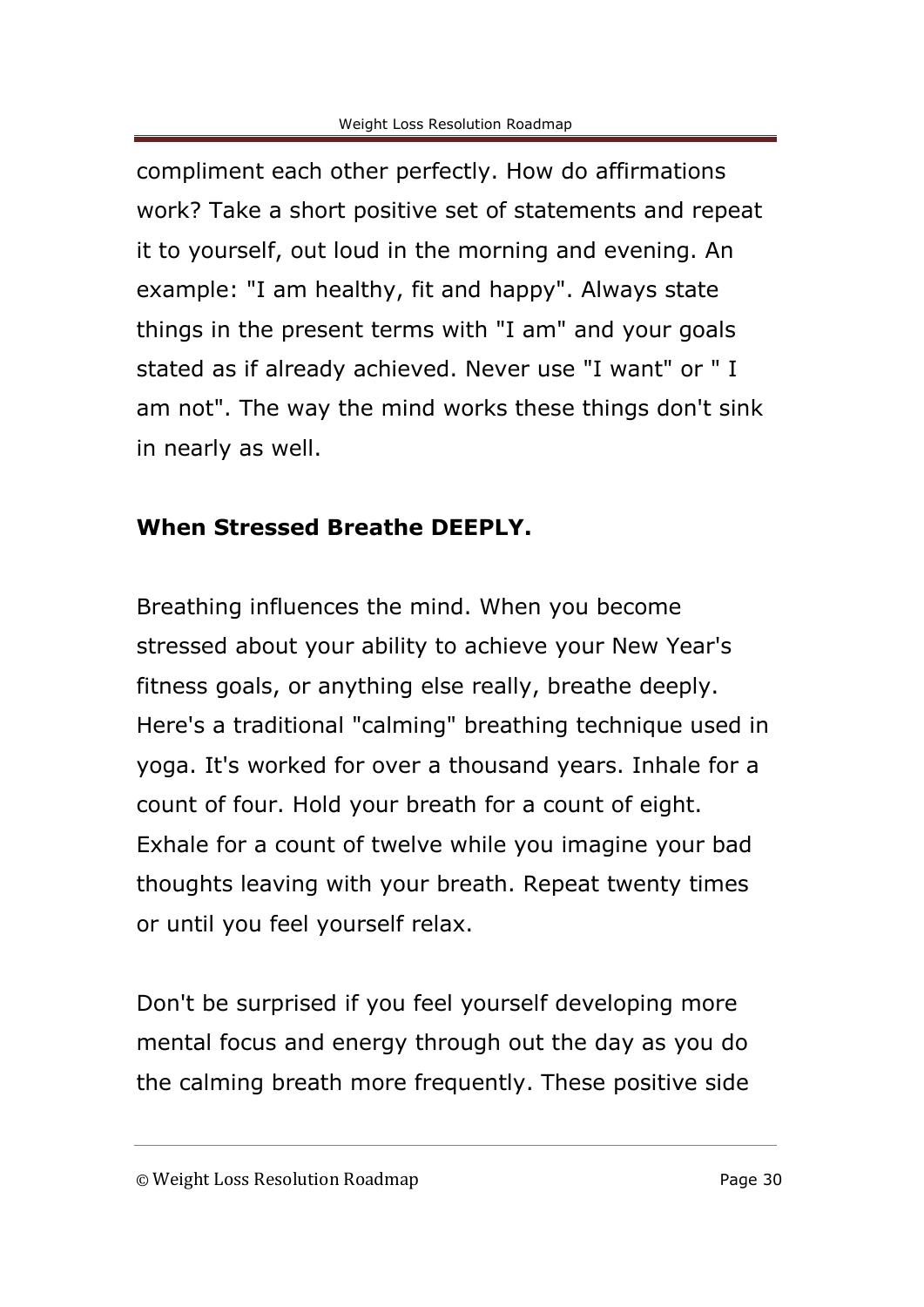effects come with the territory.

There's an inner and outer game to most things worth doing in life fat loss and fitness included. Now you're armed with the skill to become a champion of your New Year's weight loss inner game will you use it? I hope so, because this is one game that s definitely worth winning.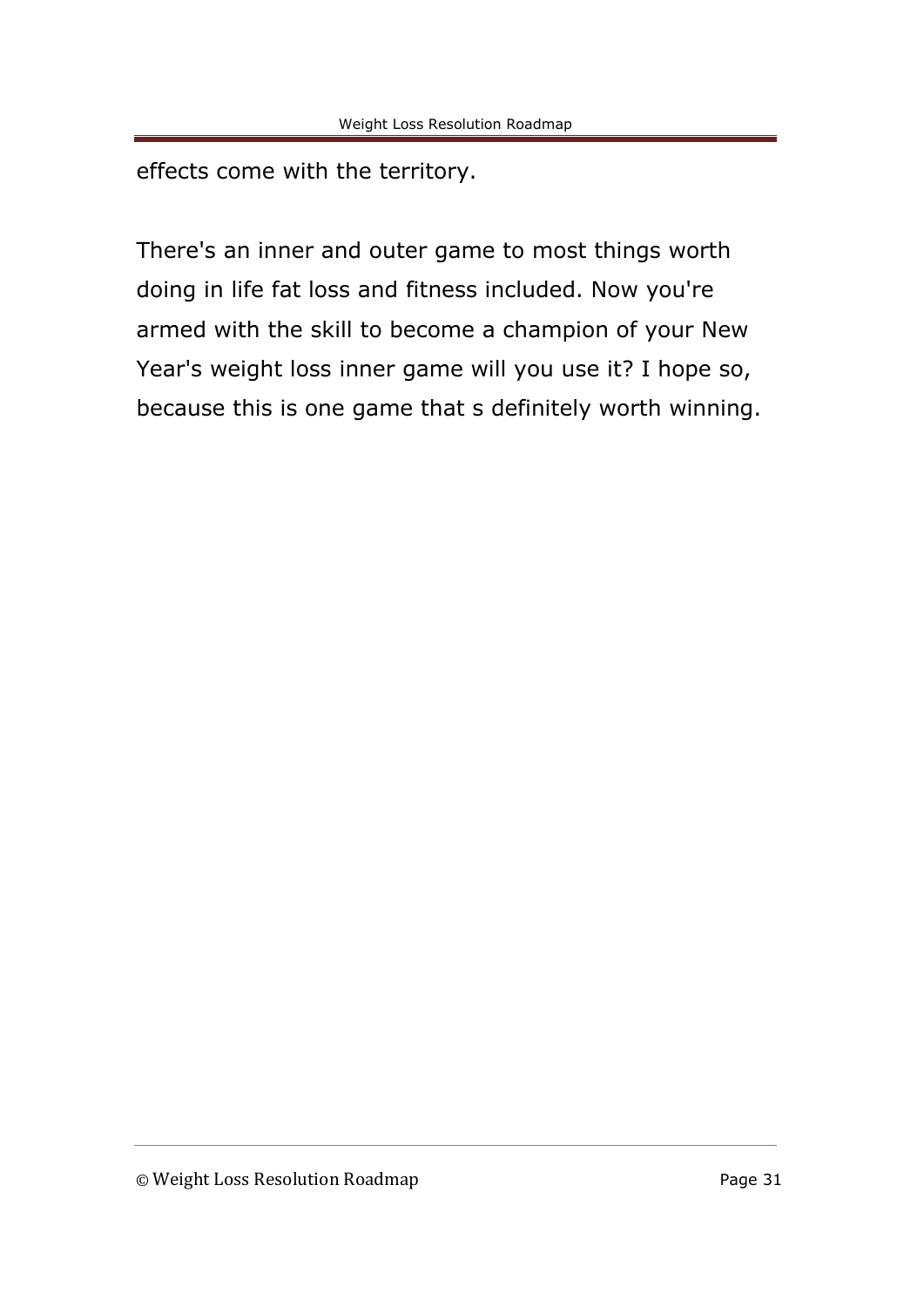# <span id="page-34-0"></span>CHAPTER 8 - STAYING ON COURSE THE WHOLE YEAR AND BEYOND

We've touched on lifestyle changes we need to make to protect our fitness choices. Now it's time to explore a few other areas that will help us stay on course for our New Year and beyond. Because this WILL be the year we put on and off fitness efforts to an end for good won't it?

The idea is to take off the weight and keep it off. And I'm going to give you every tool and trick I know of to make that idea a success!

#### **Schedule Regular Fitness Times.**

Just like you get up on time five days a week (or more) to go to school or work, you should do the same for your fitness training if you want to stay on course for the long term. Sticking with the same time incorporates what we have learned in our Chapter on Habits to our advantage.

<sup>©</sup> Weight Loss Resolution Roadmap Page 32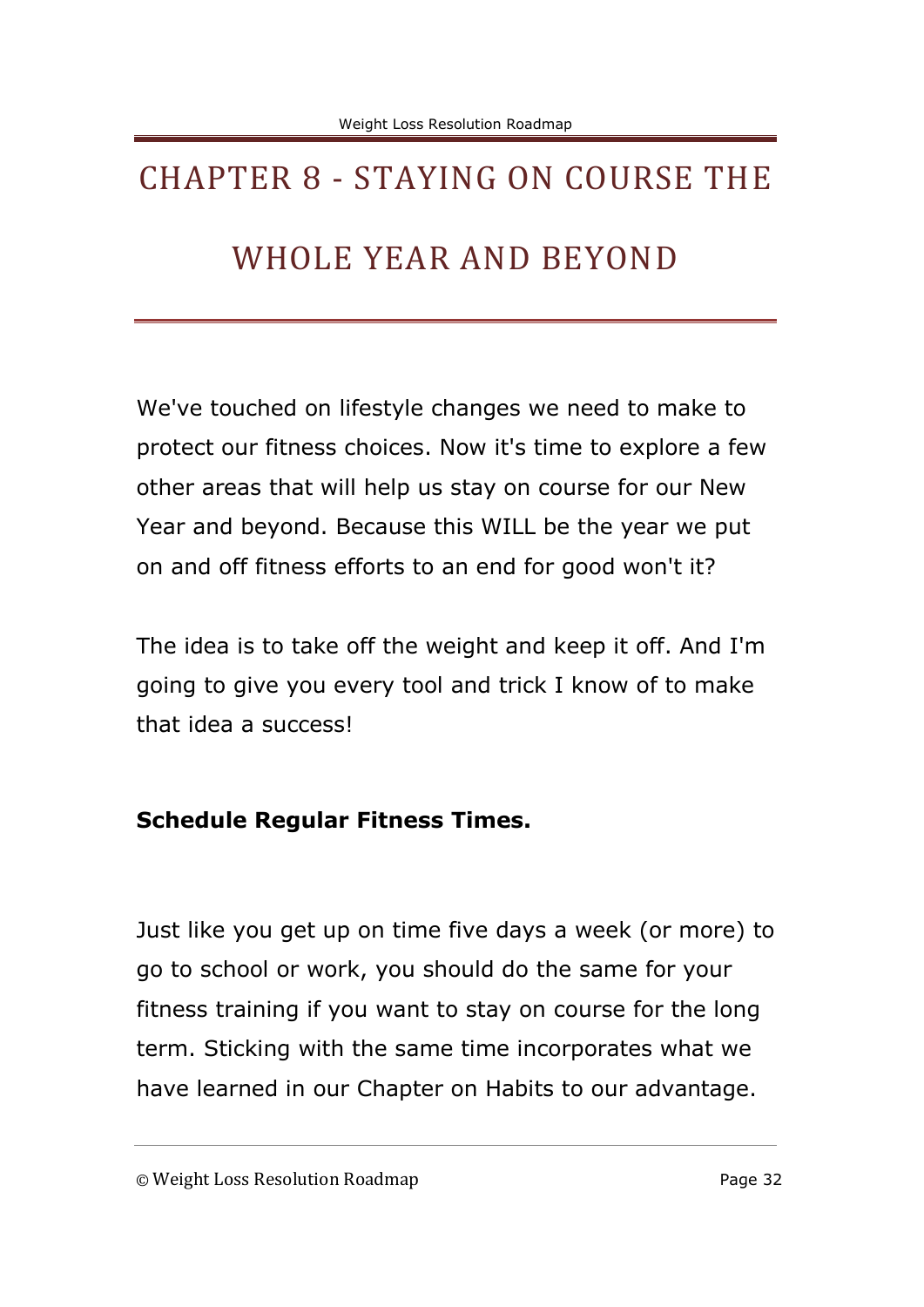Having it set that training is an every day part of life like going to work makes losing our gains next to impossible. I have close friends who have stuck with this tip for years and made fitness transformations that should be on television they are so amazing. Persistence pays.

#### **Review Your Progress.**

Keeping a photo album, either shirtless in shorts (for guys) or in bathing suits (for women) starting at day one with updates every month over the years gives a clear, solid picture of why staying on course is so vital. Whenever you feel the temptation to be lazy or over indulge head to the closet and open to day one. Ask yourself if you would like to go back their, or worse? I'm betting that junk food will have lost it's appeal pretty quickly.

#### **Ignore Training and Diet Fads.**

There are certainly fitness sources that provide valuable, actionable and useful information free from hype and over-self interest. I would like to think I am one of them.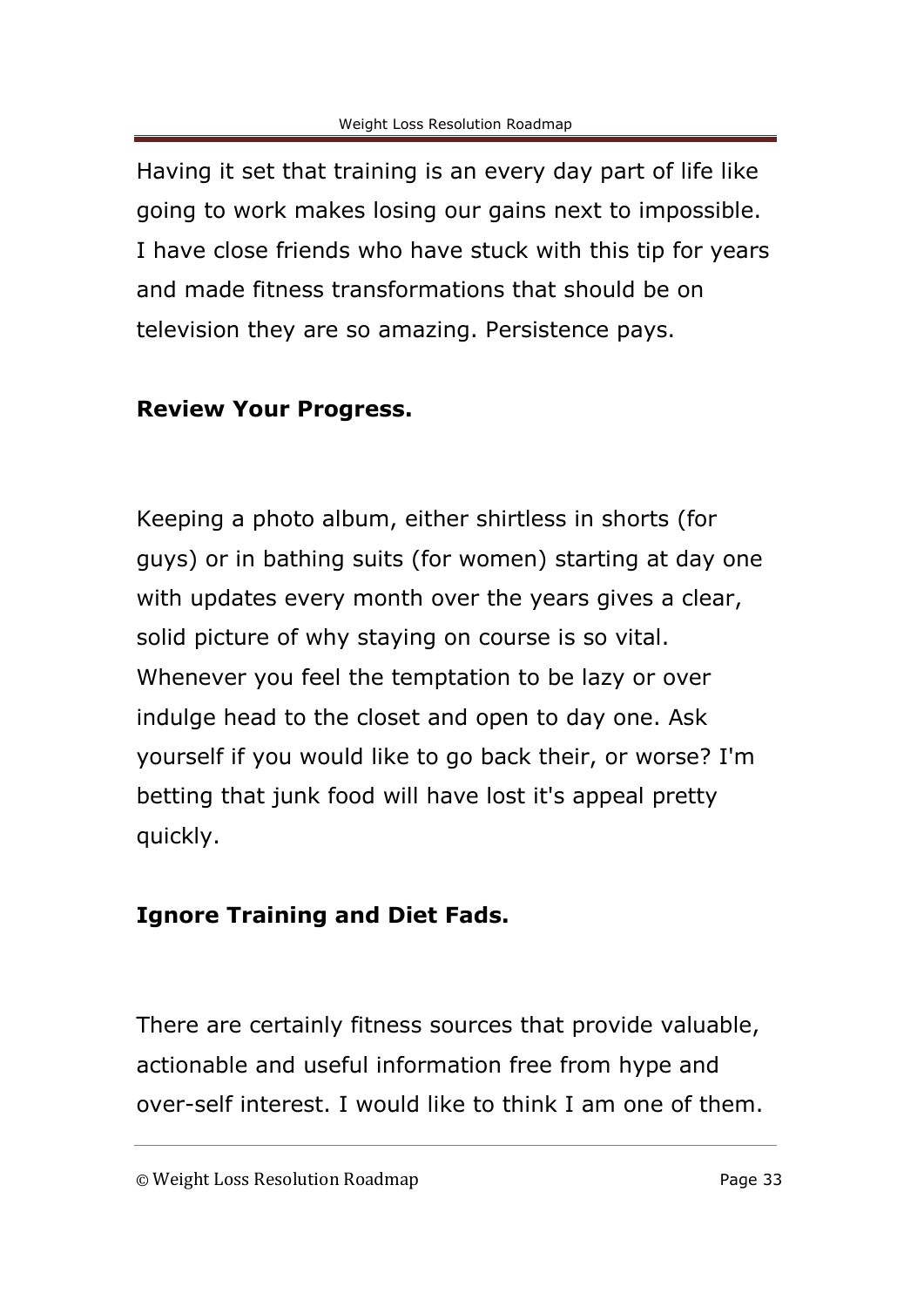There are also fitness sources that will try to sell you snake oil and useless programs just to make a buck. These are best ignored as they can distract you from what works and sometimes even cause injury. Buck the trends and keep things simple. Only accept advice from those who have earned your trust.

#### **Remember MORE is Always Possible.**

Don't let your successes seem like the end of the road. There's always new goals that can be set and accomplished that can bring you even more excitement and joy.

Your lean now, but haven't you always wanted six pack abs? Well figure out how to get them and work towards it! Or how about doing 25 pull ups for those who like strength goals? Or 100 push ups without stopping? Or running a marathon? If setting big new fitness goals helps motivate you keep doing it and accomplish them one by one. Before you know it you may have a fitness resume fit for an award winning auto biography!

Thinking of your New Year's weight loss resolution as a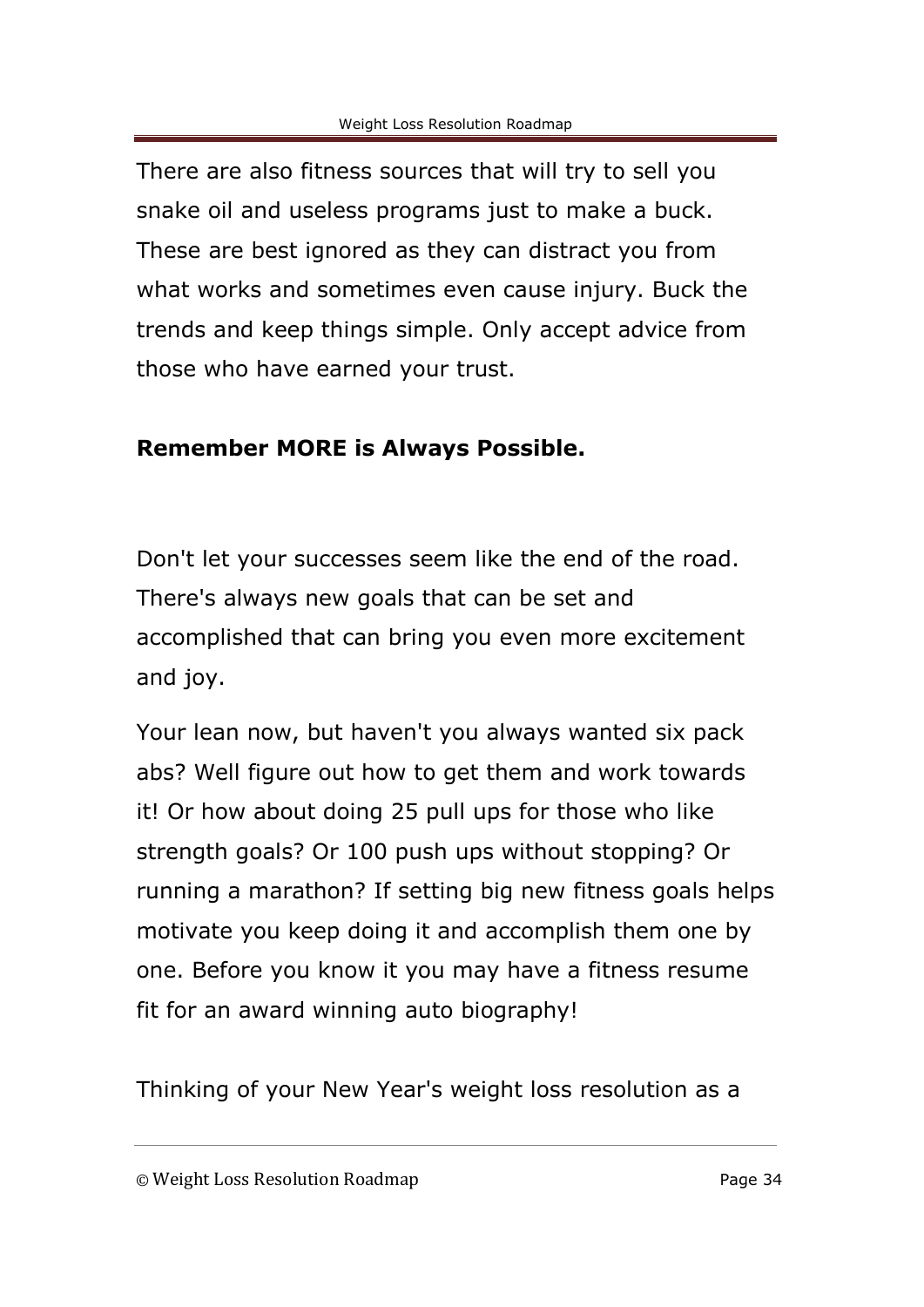starting point for a new active healthy life is where it's at. We all had to start somewhere. The finish line is something we should NEVER set. The future should always be exciting and something we look forward to!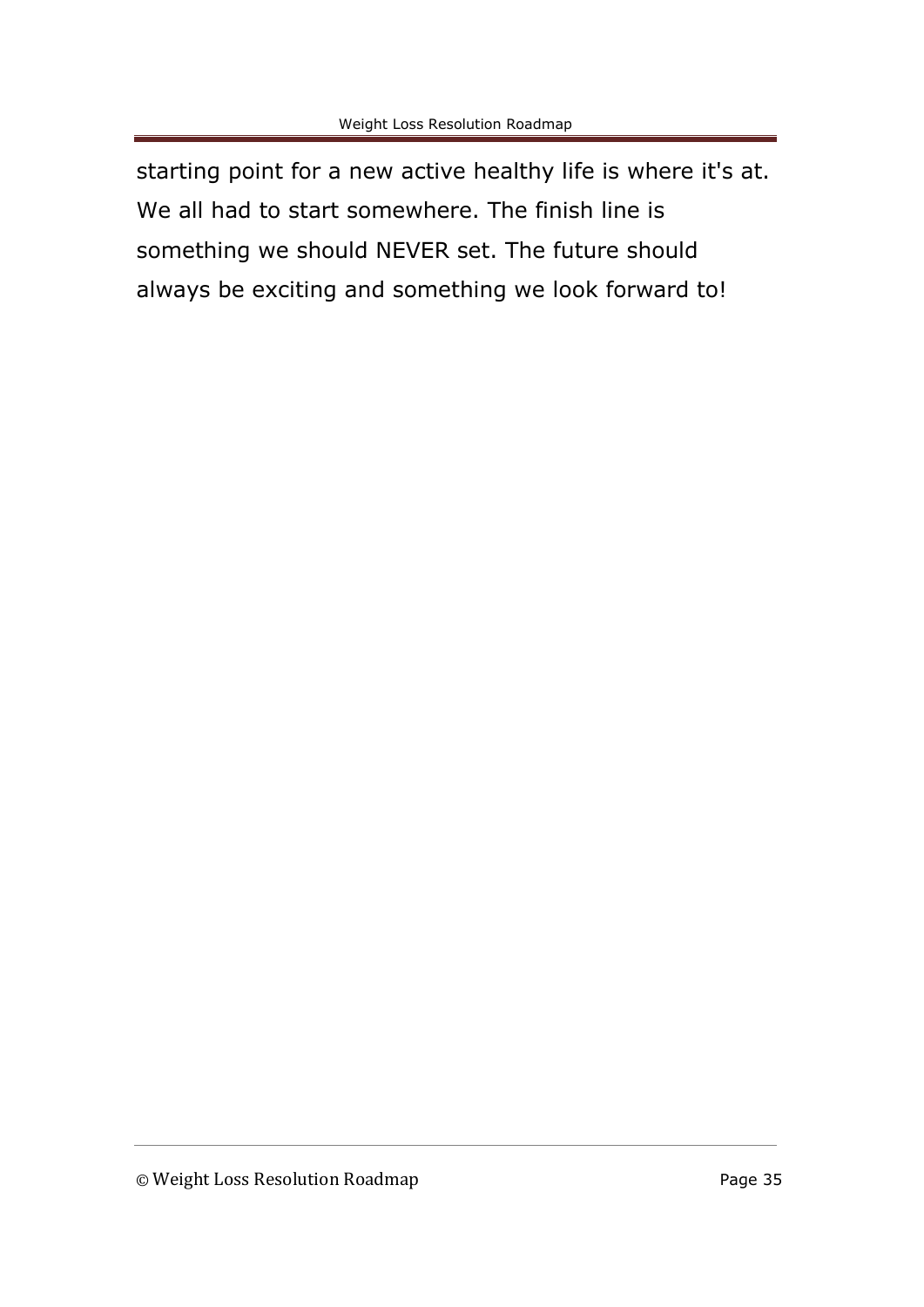## <span id="page-38-0"></span>CHAPTER 9 - TAKE ACTION - BUILD A NEW YOU FOR THE NEW YEAR

You can have the best information on weight loss in the world, a membership to an A class gym and one of the coaches from television's "The Biggest Loser" as your success coach, but without the willingness to take action what is it all worth?

Nothing.

If you are truly serious about building a new YOU for the New Year you have to stop being a person who JUST reads about it. Or talks about it. Or thinks about it. Or PLANS to do it.

You NEED to be the type of person who uses fat loss knowledge as fuel and inspiration and who takes swift action to put it to good use.

Taking action is the final key to making sure you succeed

<sup>©</sup> Weight Loss Resolution Roadmap Page 36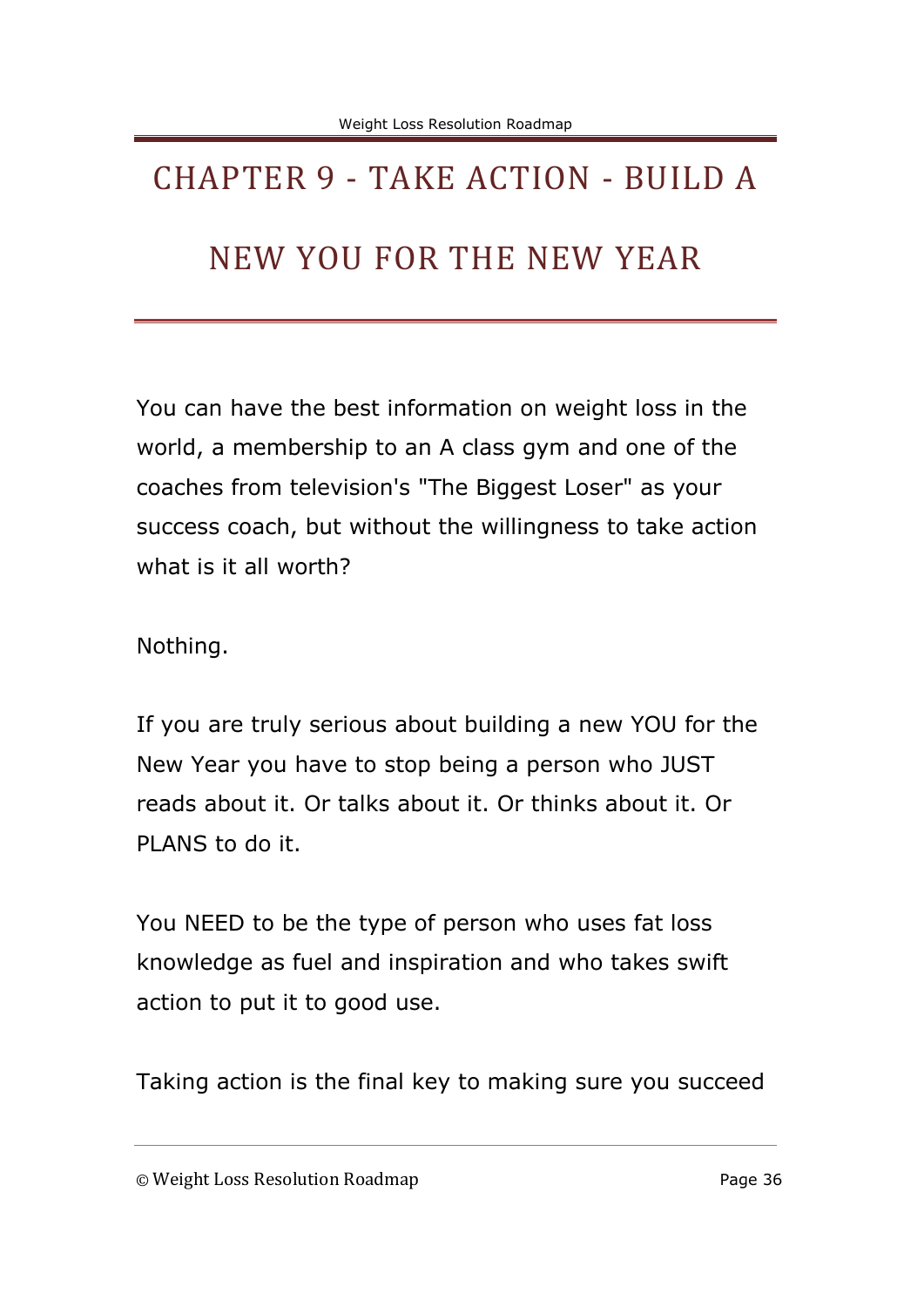with your New Year's weight loss goals and beyond! Otherwise things will stay the same. If not become worse. It's a truth that can't be escaped.

Don't forget...

#### **ACTION is the Way to Success.**

Everything here in our Guide from positive thinking to the diet and exercise plans are basically worthless if they aren't applied. They all need to be put into effect through you taking ACTION for their benefits to be felt and seen.

Your new body will be built through action not through talking, reading or thinking alone. If getting lean didn't require work their would be a lot more fantastic looking people in the world.

Many over weight and out of shape people have whole libraries full of fitness books and hard drives packed with weight loss guides. They never lose a pound because they never act on the things they've read. Don't be one of these people.

#### **Today is Better than Tomorrow.**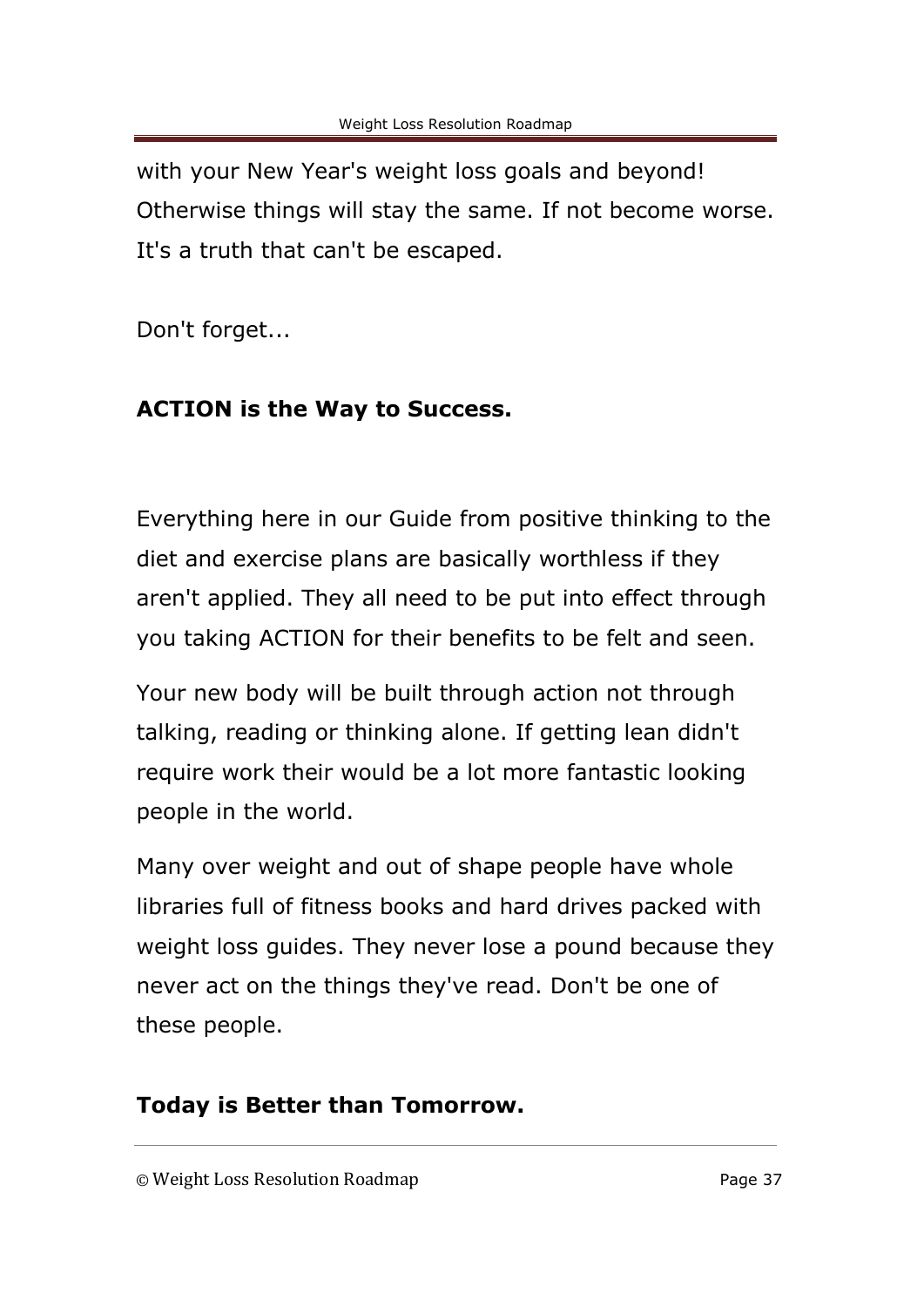Many good intentioned people spend months and even years putting off their efforts into getting into shape until "tomorrow". Sadly, this tomorrow keeps being postponed again and again. Meanwhile, the pounds continue to pack on and their quality of life stays far removed from what it could be. Live up to your full potential. Don't wait for the perfect conditions to begin. They may never come. Start today, regardless. Tomorrow may never come.

#### **Keep Moving Forward.**

Stasis is the enemy of getting fit. Once you get started do everything in your power to keep moving forward. The small actions you take everyday are a continuation of your important decision to get started. These little victories will add up until you see the dream you staring back in the mirror one day. You can bet on it.

Now the ball is in your court. You've taken the time to acquire and read our Guide. You've committed to building a lean, fit and healthy New You for the New Year. All that's left is to get things started for real in the real world. Make today the first day of the rest of your life. I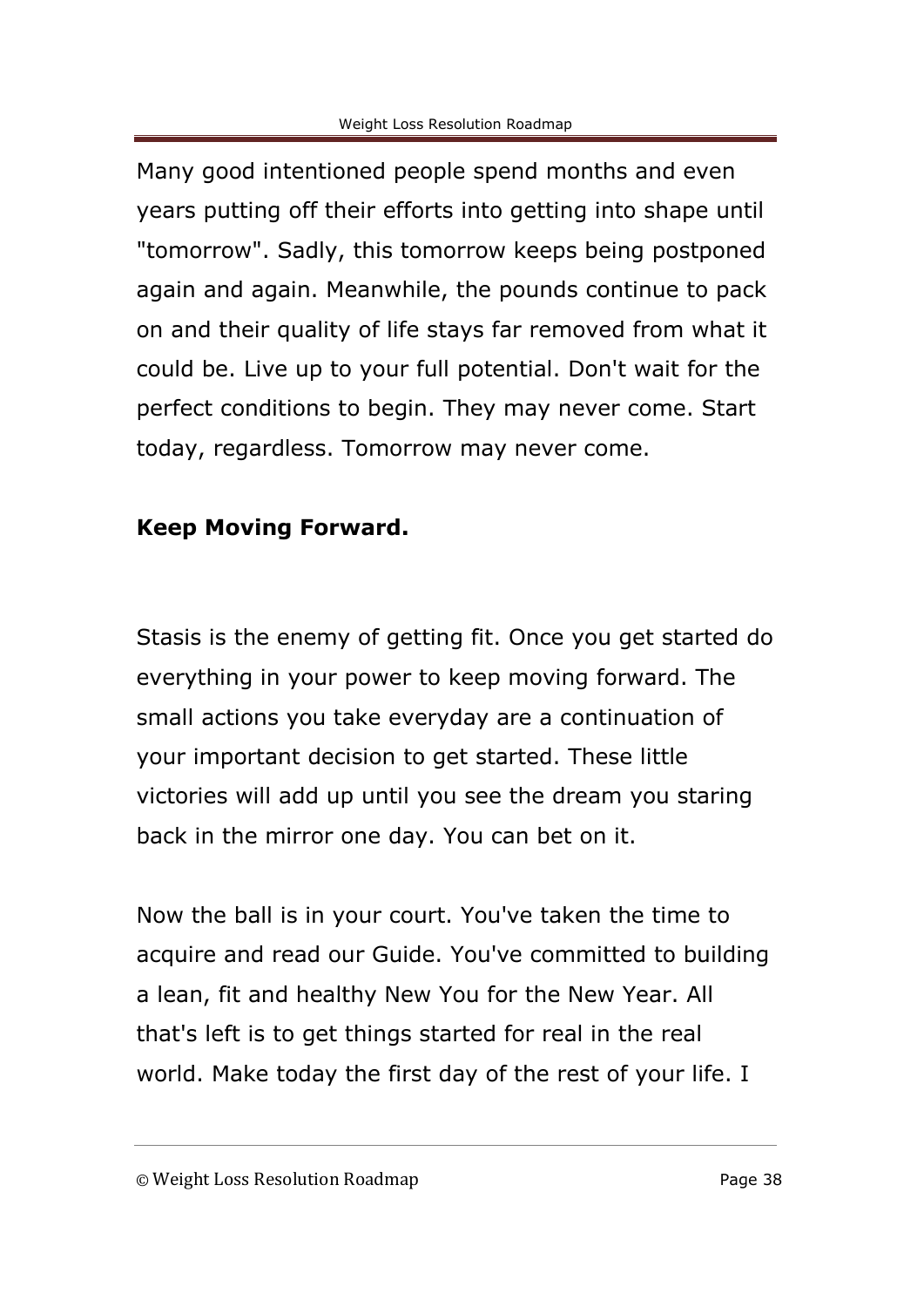know you can do it and I can hardly wait to hear about your successes big and small. This is the New Year where it all changes for the better. Can you feel it too?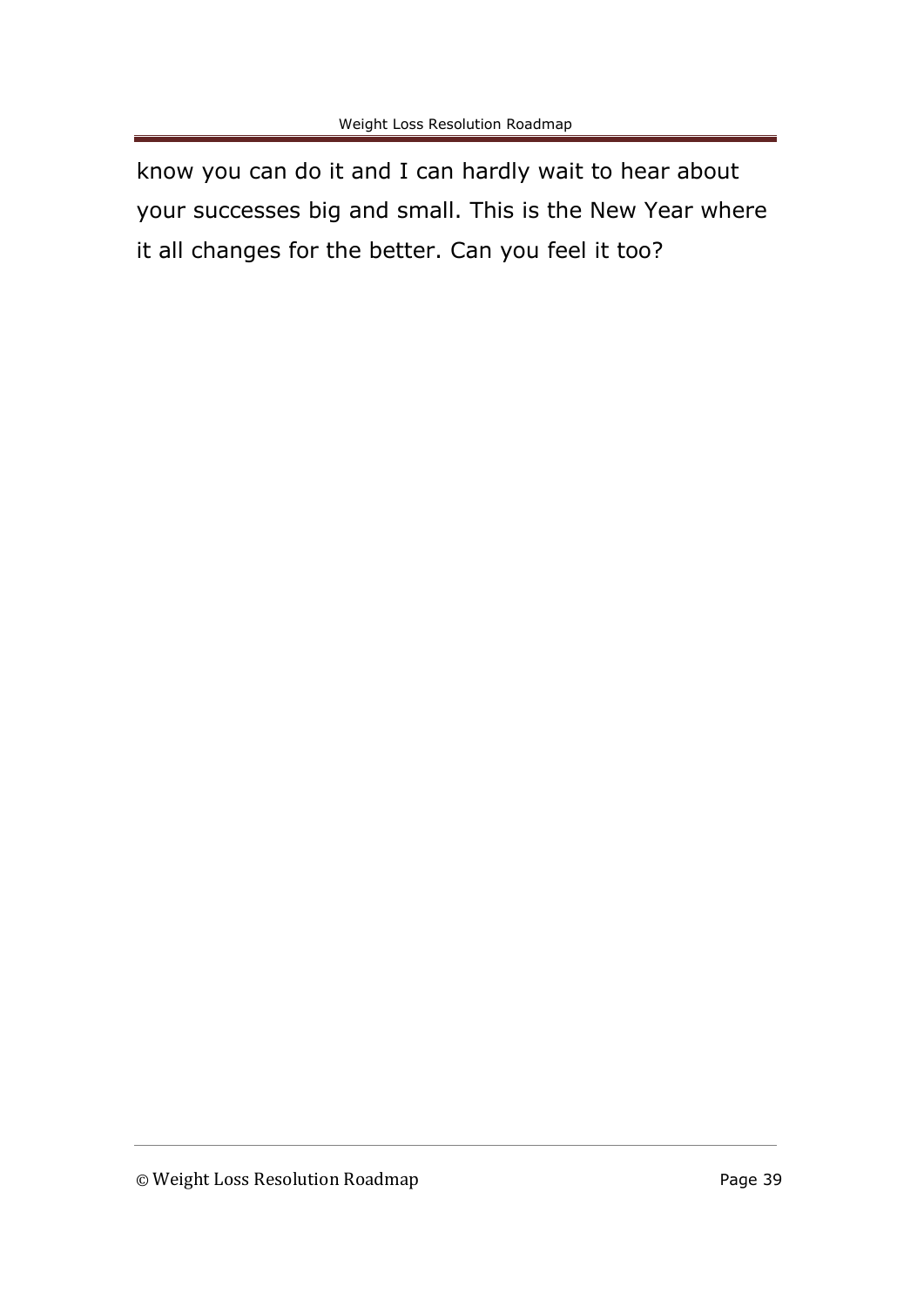## <span id="page-42-0"></span>BONUS - HOW TO ENJOY THE HOLIDAYS WITHOUT PACKING ON POUNDS!

The Holidays need to be treated with respect if we hope to not torpedo our weight loss goals!

For many people these few weeks add up to complete diet disaster. For a quick example, did you know Americans on average gain seven pounds between Thanksgiving in November and New Year's day? This is a terrible statistic considering how difficult many find it to shed pounds.

Wishing for a healthier way to celebrate the Holidays? Read on and find out how you can still have fun without giving yourself a spare tyre around the waist for Christmas!

#### **Stay Hydrated.**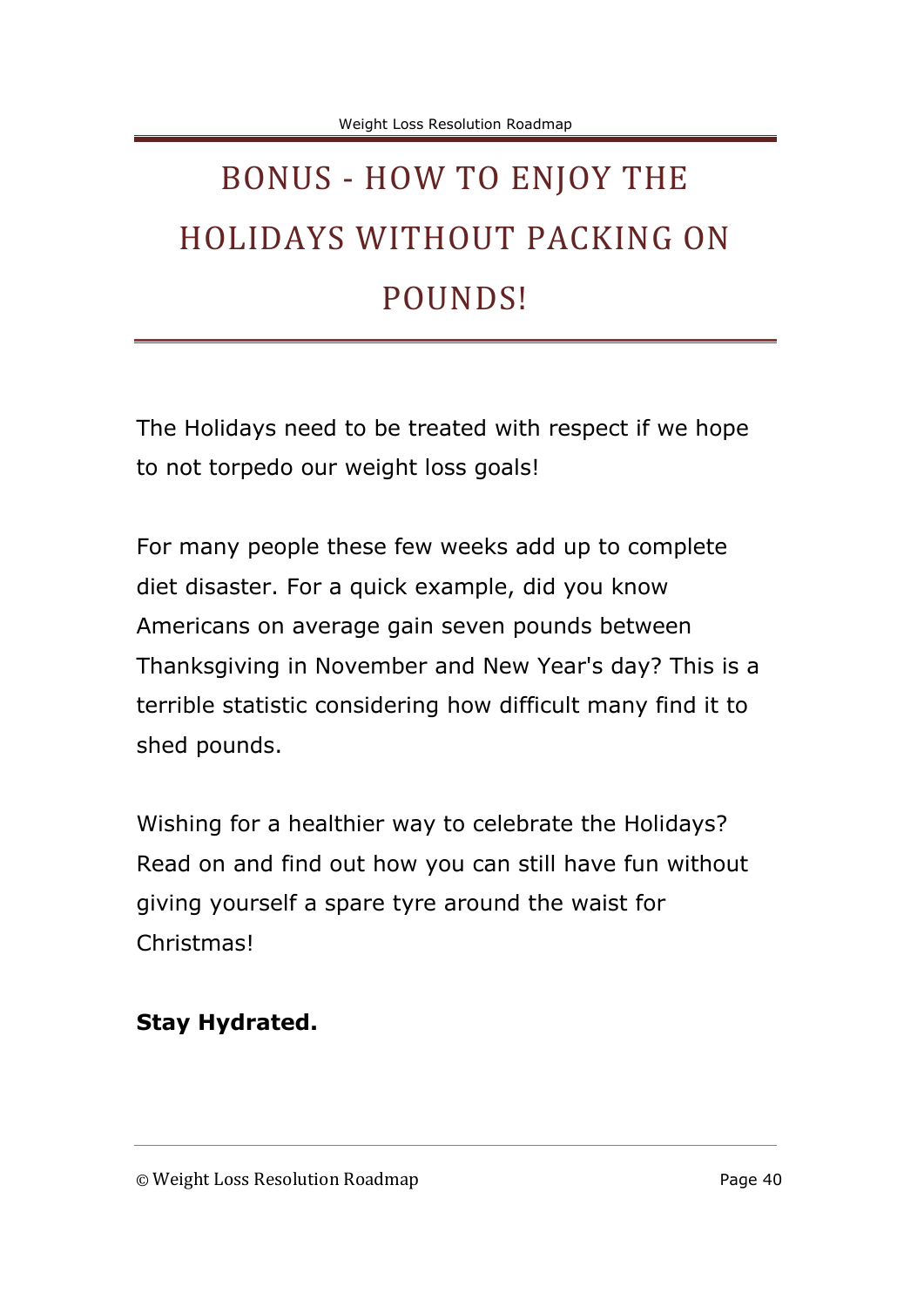The more water you drink the less calories you will eat. Staying hydrated is a sure way to not over indulge on food because of false "hunger" signals. Water is your calorie less, health providing friend. Drink lots of it.

#### **Fill Up on Protein.**

There's no need to skip the holiday meals with friends and family. Just make sure to focus on eating protein. Think a little extra turkey or ham over potatoes and rice. More carbs with less activity is a sure way to get fat. Protein, on the other hand, is much much more forgiving.

#### **Drink in Moderation.**

Alcohol binges on New Year's Eve can really be a mess if you are drinking calorie heavy beer and mixed drinks. Drink moderately and choose less harmful options when you can. You can still have fun while not torching your physique believe me!

#### **Amp Up the Cardio.**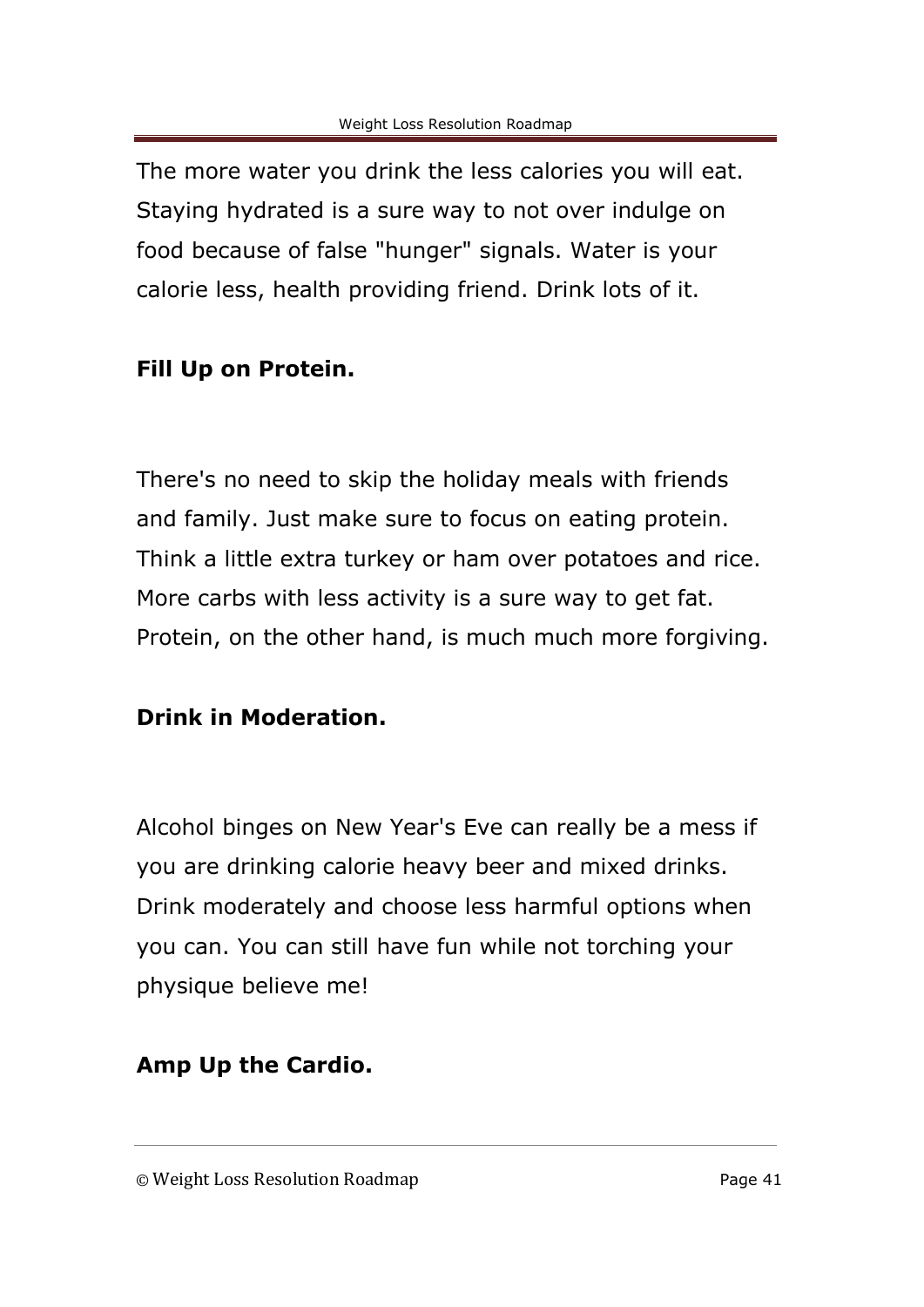Don't skip workout sessions during the Holidays. Why not up the intensity instead? You will surely have the time to get your cardio in and this can be a pretty effective counter measure should you stumble and over eat a bit. Even if you can only manage a half session or the gym is closed and you run at home, anything is better than doing NOTHING,

#### **Try Adding in Fast Days.**

Yes fasting works. Why not add in a "fast" day where you drink only calorie less liquids for every day where you broke your diet? This has been shown to be both safe and effective. You may even decide to give fasting a shot during your normal schedule too. If you do be sure to check out an Intermittent Fasting Guide or book to get yourself caught up to speed.

#### **Have a Holiday Success Coach.**

Sign up a friend, family member or significant other as your Holiday Success Coach. Their job is keep watch what goes on your plate and give you a scowl should you get